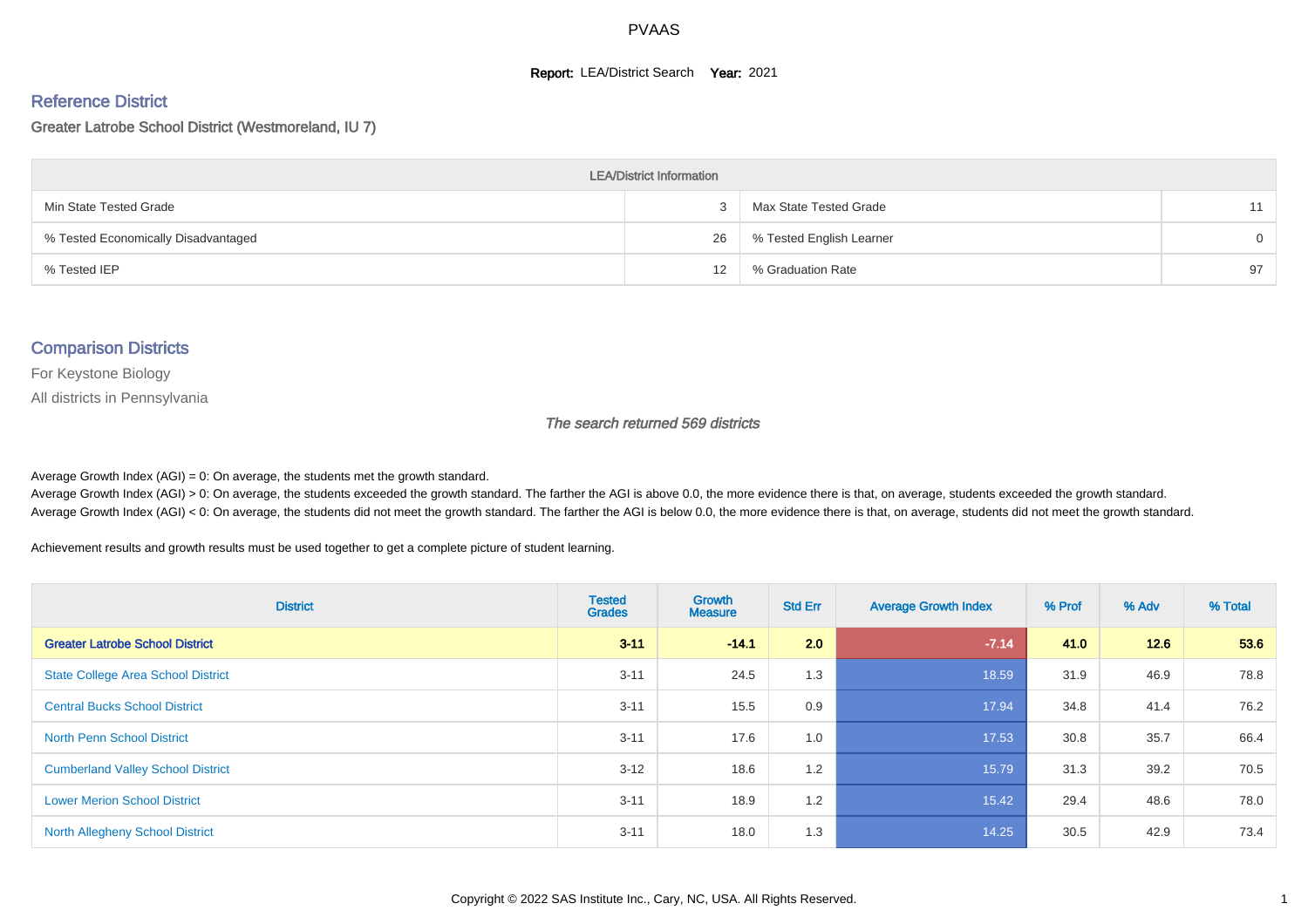| <b>District</b>                               | <b>Tested</b><br><b>Grades</b> | <b>Growth</b><br><b>Measure</b> | <b>Std Err</b> | <b>Average Growth Index</b> | % Prof | % Adv  | % Total |
|-----------------------------------------------|--------------------------------|---------------------------------|----------------|-----------------------------|--------|--------|---------|
| <b>Greater Latrobe School District</b>        | $3 - 11$                       | $-14.1$                         | 2.0            | $-7.14$                     | 41.0   | $12.6$ | 53.6    |
| <b>Dallastown Area School District</b>        | $3 - 11$                       | 19.9                            | 1.4            | 14.14                       | 36.8   | 34.2   | 71.0    |
| <b>Spring-Ford Area School District</b>       | $3 - 11$                       | 16.6                            | 1.2            | 14.02                       | 30.4   | 45.3   | 75.7    |
| <b>Colonial School District</b>               | $3 - 11$                       | 22.1                            | 1.6            | 13.55                       | 27.2   | 43.5   | 70.6    |
| <b>Souderton Area School District</b>         | $3 - 11$                       | 18.5                            | 1.4            | 12.86                       | 39.2   | 31.2   | 70.4    |
| <b>Tyrone Area School District</b>            | $3 - 12$                       | 29.2                            | 2.3            | 12.86                       | 36.6   | 29.1   | 65.7    |
| <b>Council Rock School District</b>           | $3 - 11$                       | 13.5                            | 1.1            | 12.27                       | 32.0   | 35.4   | 67.4    |
| <b>Littlestown Area School District</b>       | $3 - 11$                       | 28.7                            | 2.4            | 11.83                       | 38.4   | 29.3   | 67.7    |
| <b>Warwick School District</b>                | $3 - 11$                       | 21.7                            | 1.8            | 11.76                       | 27.7   | 36.3   | 64.0    |
| <b>Hempfield School District</b>              | $3 - 11$                       | 13.4                            | 1.3            | 10.53                       | 29.9   | 36.8   | 66.7    |
| <b>Derry Township School District</b>         | $3 - 10$                       | 20.1                            | 2.0            | 10.20                       | 32.8   | 46.9   | 79.7    |
| <b>Loyalsock Township School District</b>     | $3 - 12$                       | 26.7                            | 2.7            | 9.92                        | 36.8   | 35.1   | 71.9    |
| New Hope-Solebury School District             | $3 - 11$                       | 28.8                            | 2.9            | 9.77                        | 31.6   | 50.0   | 81.6    |
| <b>Delaware Valley School District</b>        | $3 - 11$                       | 15.7                            | 1.6            | 9.62                        | 36.7   | 32.1   | 68.8    |
| Fox Chapel Area School District               | $3 - 11$                       | 17.6                            | 1.9            | 9.47                        | 22.9   | 52.0   | 74.9    |
| <b>Wayne Highlands School District</b>        | $3 - 11$                       | 22.5                            | 2.5            | 9.16                        | 33.8   | 40.4   | 74.2    |
| <b>Unionville-Chadds Ford School District</b> | $3 - 11$                       | 15.8                            | 1.7            | 9.12                        | 31.2   | 48.0   | 79.2    |
| Palmyra Area School District                  | $3 - 11$                       | 16.2                            | 1.8            | 9.02                        | 38.8   | 34.0   | 72.8    |
| <b>Marple Newtown School District</b>         | $3 - 11$                       | 20.6                            | 2.3            | 8.95                        | 31.1   | 42.7   | 73.8    |
| <b>Central York School District</b>           | $3 - 12$                       | 12.9                            | 1.5            | 8.64                        | 31.4   | 24.1   | 55.5    |
| <b>Saucon Valley School District</b>          | $3 - 11$                       | 18.9                            | 2.2            | 8.48                        | 26.0   | 39.6   | 65.6    |
| <b>Southern York County School District</b>   | $3 - 11$                       | 15.5                            | 1.8            | 8.48                        | 37.6   | 29.2   | 66.8    |
| <b>Upper Darby School District</b>            | $3 - 12$                       | 11.2                            | 1.4            | 8.28                        | 23.8   | 11.8   | 35.6    |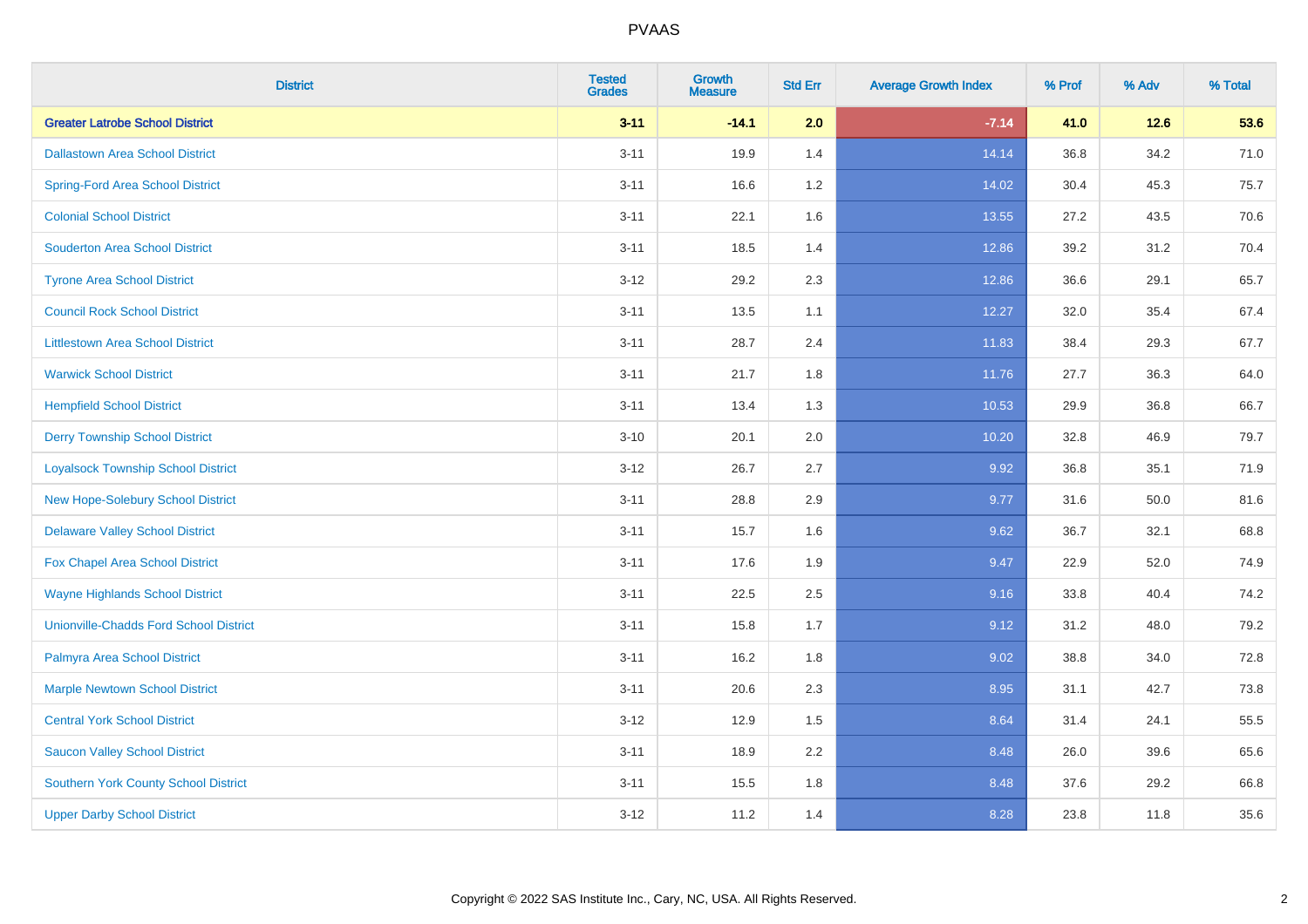| <b>District</b>                           | <b>Tested</b><br><b>Grades</b> | <b>Growth</b><br><b>Measure</b> | <b>Std Err</b> | <b>Average Growth Index</b> | % Prof | % Adv  | % Total |
|-------------------------------------------|--------------------------------|---------------------------------|----------------|-----------------------------|--------|--------|---------|
| <b>Greater Latrobe School District</b>    | $3 - 11$                       | $-14.1$                         | 2.0            | $-7.14$                     | 41.0   | $12.6$ | 53.6    |
| <b>Collegium Charter School</b>           | $3 - 10$                       | 21.2                            | 2.6            | 8.18                        | 25.4   | 16.4   | 41.8    |
| <b>Peters Township School District</b>    | $3 - 11$                       | 14.1                            | 1.7            | 8.16                        | 35.2   | 41.6   | 76.8    |
| <b>Upper Saint Clair School District</b>  | $3 - 11$                       | 13.8                            | 1.8            | 7.86                        | 32.2   | 44.5   | 76.7    |
| <b>Mifflin County School District</b>     | $3 - 11$                       | 12.3                            | 1.6            | 7.69                        | 35.1   | 15.1   | 50.3    |
| <b>East Penn School District</b>          | $3 - 11$                       | 8.9                             | 1.2            | 7.61                        | 32.8   | 26.4   | 59.2    |
| <b>Manheim Township School District</b>   | $3 - 12$                       | 10.9                            | 1.5            | 7.51                        | 30.9   | 31.0   | 61.9    |
| <b>Mountain View School District</b>      | $3 - 11$                       | 24.2                            | 3.4            | 7.20                        | 45.8   | 37.3   | 83.0    |
| <b>Danville Area School District</b>      | $3 - 11$                       | 18.4                            | 2.6            | 7.19                        | 32.0   | 46.1   | 78.1    |
| <b>Upper Merion Area School District</b>  | $3 - 11$                       | 14.0                            | 2.0            | 7.15                        | 34.4   | 32.6   | 67.0    |
| <b>Whitehall-Coplay School District</b>   | $3 - 11$                       | 11.8                            | 1.7            | 7.06                        | 32.3   | 21.7   | 54.0    |
| <b>Camp Hill School District</b>          | $3 - 12$                       | 20.7                            | 2.9            | 7.00                        | 32.3   | 41.4   | 73.7    |
| <b>Methacton School District</b>          | $3 - 11$                       | 11.0                            | 1.6            | 6.94                        | 36.0   | 33.6   | 69.6    |
| <b>Millcreek Township School District</b> | $3 - 11$                       | 9.1                             | 1.4            | 6.61                        | 34.5   | 30.1   | 64.6    |
| <b>Neshaminy School District</b>          | $3 - 11$                       | 8.6                             | 1.3            | 6.56                        | 31.3   | 23.9   | 55.2    |
| <b>Manheim Central School District</b>    | $3 - 11$                       | 12.8                            | 2.0            | 6.52                        | 27.8   | 35.4   | 63.2    |
| <b>Cocalico School District</b>           | $3 - 11$                       | 12.3                            | 1.9            | 6.48                        | 28.2   | 32.3   | 60.5    |
| <b>Armstrong School District</b>          | $3 - 11$                       | 9.8                             | 1.6            | 6.22                        | 32.8   | 24.6   | 57.4    |
| <b>Tuscarora School District</b>          | $3 - 11$                       | 13.4                            | 2.2            | 6.20                        | 37.1   | 26.3   | 63.4    |
| <b>Franklin Regional School District</b>  | $3 - 11$                       | 11.3                            | 1.8            | 6.13                        | 30.0   | 35.0   | 65.0    |
| <b>Agora Cyber Charter School</b>         | $3 - 11$                       | 14.6                            | 2.4            | 6.03                        | 24.7   | 19.5   | 44.2    |
| <b>Indiana Area School District</b>       | $3 - 11$                       | 12.0                            | 2.0            | 5.98                        | 30.0   | 30.4   | 60.3    |
| <b>Punxsutawney Area School District</b>  | $3 - 11$                       | 15.8                            | 2.7            | 5.83                        | 18.6   | 29.0   | 47.6    |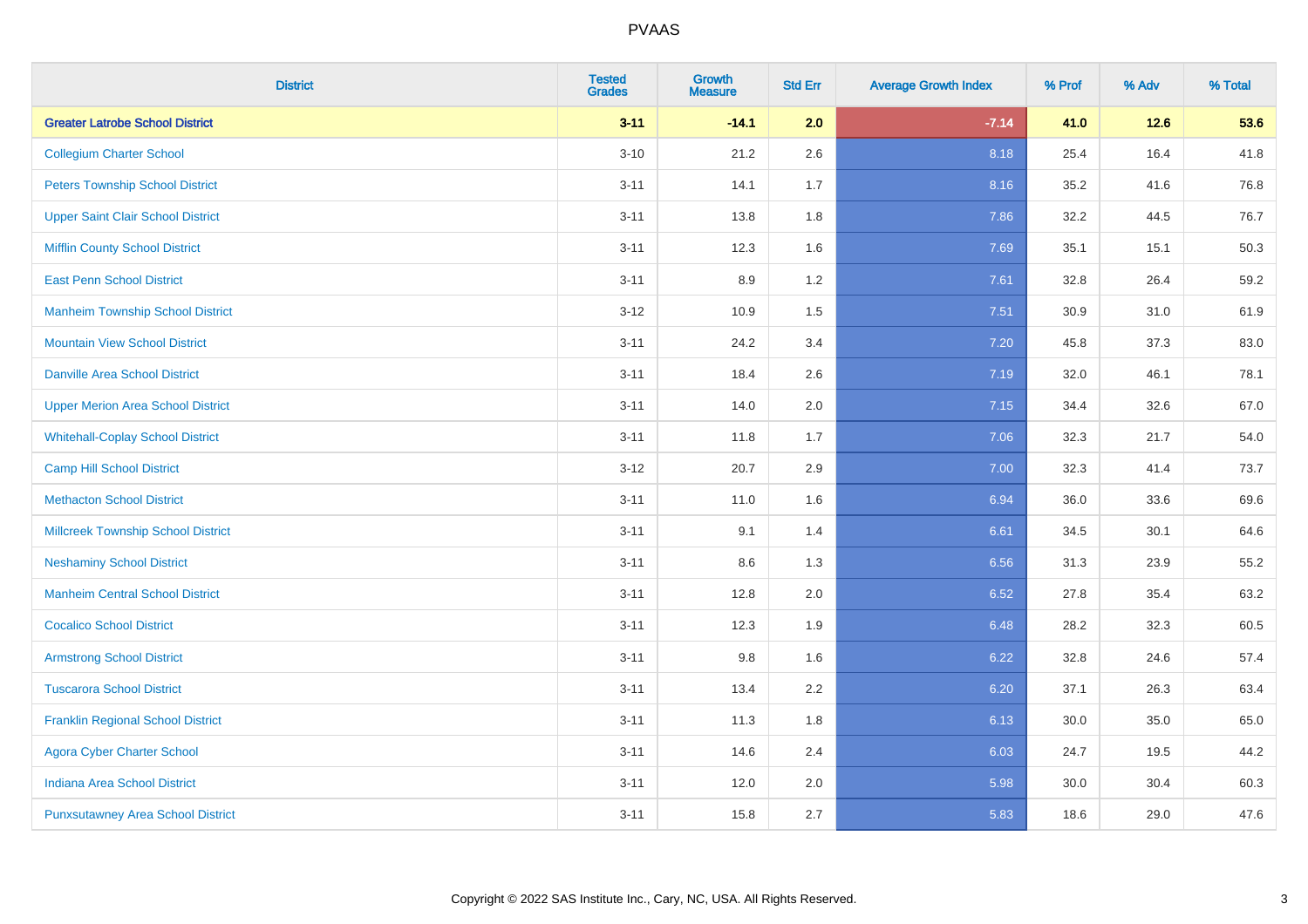| <b>District</b>                              | <b>Tested</b><br><b>Grades</b> | <b>Growth</b><br><b>Measure</b> | <b>Std Err</b> | <b>Average Growth Index</b> | % Prof | % Adv  | % Total |
|----------------------------------------------|--------------------------------|---------------------------------|----------------|-----------------------------|--------|--------|---------|
| <b>Greater Latrobe School District</b>       | $3 - 11$                       | $-14.1$                         | 2.0            | $-7.14$                     | 41.0   | $12.6$ | 53.6    |
| <b>Blue Mountain School District</b>         | $3 - 10$                       | 12.2                            | 2.1            | 5.81                        | 30.7   | 26.1   | 56.8    |
| <b>Harbor Creek School District</b>          | $3 - 11$                       | 13.4                            | 2.3            | 5.80                        | 34.5   | 40.7   | 75.2    |
| <b>Pequea Valley School District</b>         | $3 - 11$                       | 18.0                            | 3.1            | 5.74                        | 29.2   | 37.5   | 66.7    |
| Lampeter-Strasburg School District           | $3 - 12$                       | 11.0                            | 1.9            | 5.69                        | 35.4   | 32.3   | 67.7    |
| <b>Hermitage School District</b>             | $3 - 12$                       | 14.0                            | 2.5            | 5.59                        | 34.0   | 27.0   | 61.0    |
| <b>Pine-Richland School District</b>         | $3 - 11$                       | 9.3                             | 1.7            | 5.56                        | 42.3   | 35.8   | 78.1    |
| Lake-Lehman School District                  | $3 - 11$                       | 14.9                            | 2.8            | 5.34                        | 25.8   | 22.5   | 48.3    |
| Penns Valley Area School District            | $3 - 12$                       | 14.1                            | 2.6            | 5.33                        | 29.6   | 23.3   | 52.9    |
| <b>Avon Grove School District</b>            | $3 - 10$                       | 7.6                             | 1.4            | 5.29                        | 33.7   | 33.2   | 67.0    |
| <b>Cornwall-Lebanon School District</b>      | $3 - 11$                       | 8.2                             | 1.6            | 5.24                        | 28.0   | 20.5   | 48.6    |
| <b>West Branch Area School District</b>      | $3 - 11$                       | 17.0                            | 3.3            | 5.20                        | 47.1   | 19.1   | 66.2    |
| <b>Fleetwood Area School District</b>        | $3 - 10$                       | 10.4                            | 2.0            | 5.19                        | 31.7   | 25.8   | 57.5    |
| <b>Pennridge School District</b>             | $3 - 10$                       | 7.4                             | 1.5            | 5.10                        | 32.0   | 27.6   | 59.6    |
| Pen Argyl Area School District               | $3 - 12$                       | 12.8                            | 2.5            | 5.10                        | 28.5   | 23.8   | 52.3    |
| <b>Berlin Brothersvalley School District</b> | $3 - 11$                       | 19.6                            | 4.0            | 4.93                        | 28.3   | 41.3   | 69.6    |
| <b>Easton Area School District</b>           | $3 - 12$                       | 6.3                             | 1.3            | 4.91                        | 24.1   | 13.0   | 37.1    |
| <b>Quaker Valley School District</b>         | $3 - 11$                       | 12.2                            | 2.5            | 4.90                        | 39.5   | 26.4   | 65.9    |
| <b>Belle Vernon Area School District</b>     | $3 - 11$                       | 11.1                            | 2.3            | 4.88                        | 31.6   | 25.4   | 57.1    |
| <b>Lehighton Area School District</b>        | $3 - 11$                       | 11.4                            | 2.4            | 4.84                        | 30.5   | 24.9   | 55.3    |
| <b>Iroquois School District</b>              | $3 - 11$                       | 13.6                            | 2.8            | 4.83                        | 33.3   | 16.0   | 49.4    |
| <b>Penn Manor School District</b>            | $3 - 11$                       | 7.1                             | 1.5            | 4.82                        | 26.7   | 20.5   | 47.2    |
| <b>Lakeland School District</b>              | $3 - 11$                       | 13.3                            | 2.8            | 4.80                        | 22.2   | 21.2   | 43.4    |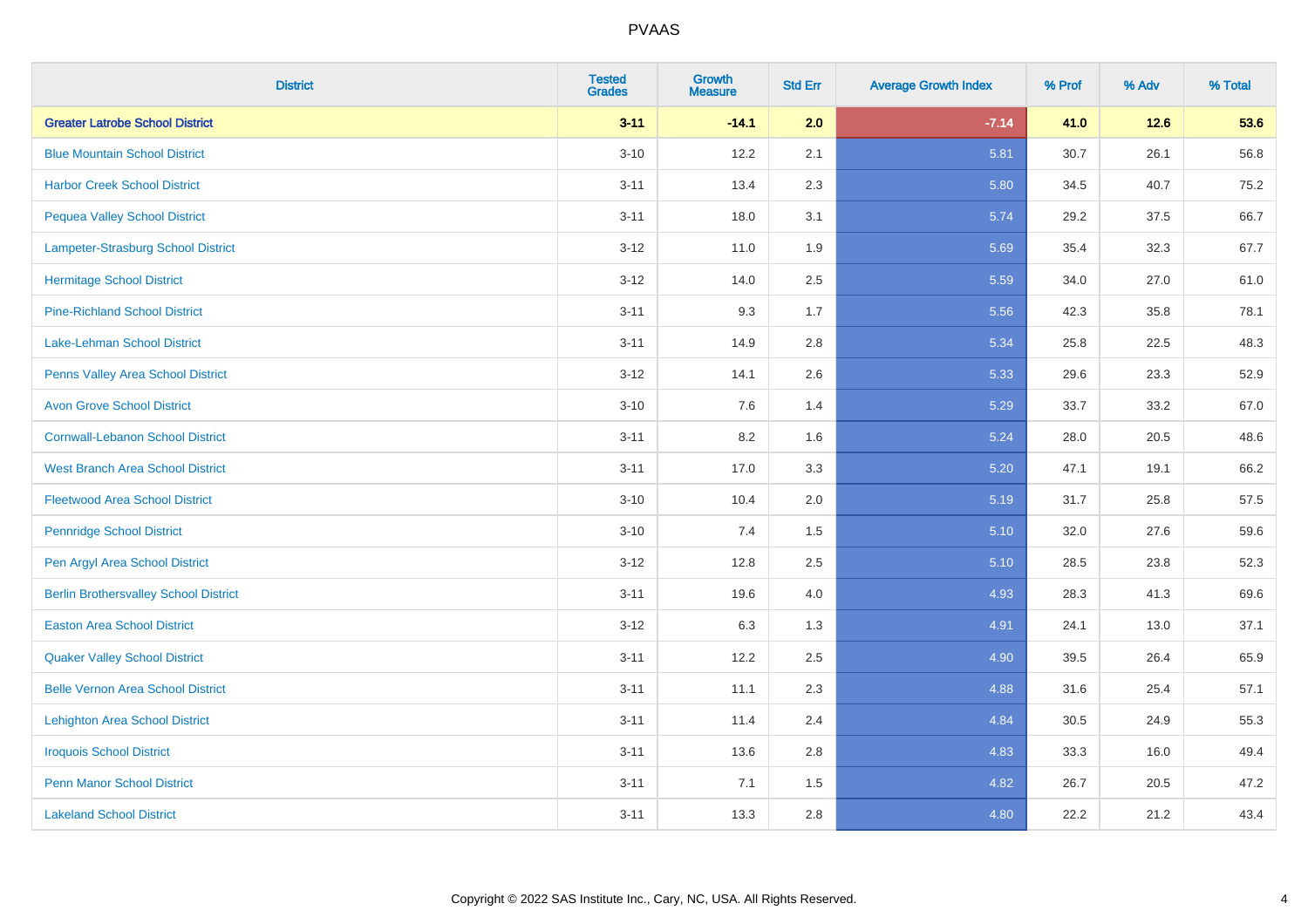| <b>District</b>                                | <b>Tested</b><br><b>Grades</b> | <b>Growth</b><br><b>Measure</b> | <b>Std Err</b> | <b>Average Growth Index</b> | % Prof | % Adv  | % Total |
|------------------------------------------------|--------------------------------|---------------------------------|----------------|-----------------------------|--------|--------|---------|
| <b>Greater Latrobe School District</b>         | $3 - 11$                       | $-14.1$                         | 2.0            | $-7.14$                     | 41.0   | $12.6$ | 53.6    |
| <b>West Perry School District</b>              | $3 - 11$                       | 11.0                            | 2.3            | 4.76                        | 26.9   | 20.5   | 47.4    |
| <b>Stroudsburg Area School District</b>        | $3 - 11$                       | 7.5                             | 1.6            | 4.70                        | 30.4   | 18.3   | 48.7    |
| Northern York County School District           | $3 - 11$                       | 8.4                             | 1.8            | 4.63                        | 24.3   | 23.1   | 47.4    |
| <b>Conewago Valley School District</b>         | $3 - 12$                       | 7.6                             | 1.7            | 4.46                        | 41.3   | 19.4   | 60.6    |
| <b>Montrose Area School District</b>           | $3 - 10$                       | 12.3                            | 2.8            | 4.41                        | 37.8   | 28.9   | 66.7    |
| <b>Pennsbury School District</b>               | $3 - 11$                       | 5.6                             | 1.3            | 4.38                        | 37.7   | 27.7   | 65.4    |
| <b>Lower Moreland Township School District</b> | $3 - 11$                       | 8.7                             | 2.0            | 4.35                        | 38.2   | 33.2   | 71.4    |
| <b>West Allegheny School District</b>          | $3 - 12$                       | 8.6                             | 2.0            | 4.34                        | 37.3   | 27.2   | 64.5    |
| <b>Coudersport Area School District</b>        | $3 - 11$                       | 14.8                            | 3.4            | 4.33                        | 34.7   | 28.0   | 62.7    |
| Maritime Academy Charter School                | $3 - 10$                       | 13.2                            | 3.1            | 4.29                        | 24.0   | 1.3    | 25.3    |
| <b>Wallenpaupack Area School District</b>      | $3 - 11$                       | $8.8\,$                         | 2.1            | 4.28                        | 28.5   | 18.9   | 47.4    |
| Pennsylvania Leadership Charter School         | $3 - 11$                       | 8.0                             | 1.9            | 4.22                        | 33.1   | 27.8   | 60.9    |
| <b>Elizabethtown Area School District</b>      | $3 - 12$                       | 7.1                             | 1.7            | 4.19                        | 36.4   | 27.6   | 64.0    |
| <b>Laurel School District</b>                  | $3 - 11$                       | 13.0                            | 3.1            | 4.19                        | 30.3   | 15.7   | 46.1    |
| <b>Valley View School District</b>             | $3 - 11$                       | 9.3                             | 2.2            | 4.18                        | 26.6   | 23.1   | 49.7    |
| <b>Ephrata Area School District</b>            | $3 - 11$                       | $6.8\,$                         | 1.7            | 4.08                        | 31.6   | 17.1   | 48.8    |
| Downingtown Area School District               | $3 - 11$                       | 4.4                             | 1.1            | 4.06                        | 30.1   | 32.0   | 62.2    |
| <b>Radnor Township School District</b>         | $3 - 12$                       | 7.5                             | 1.9            | 4.03                        | 33.0   | 38.3   | 71.3    |
| <b>Abington Heights School District</b>        | $3 - 11$                       | 6.7                             | 1.7            | 4.00                        | 33.8   | 31.7   | 65.5    |
| Phoenixville Area School District              | $3 - 11$                       | 7.3                             | 1.8            | 3.96                        | 32.3   | 27.6   | 59.8    |
| <b>Dallas School District</b>                  | $3 - 11$                       | 8.1                             | 2.1            | 3.87                        | 32.4   | 22.4   | 54.8    |
| <b>Warrior Run School District</b>             | $3 - 11$                       | 10.5                            | 2.7            | 3.86                        | 34.1   | 16.8   | 50.9    |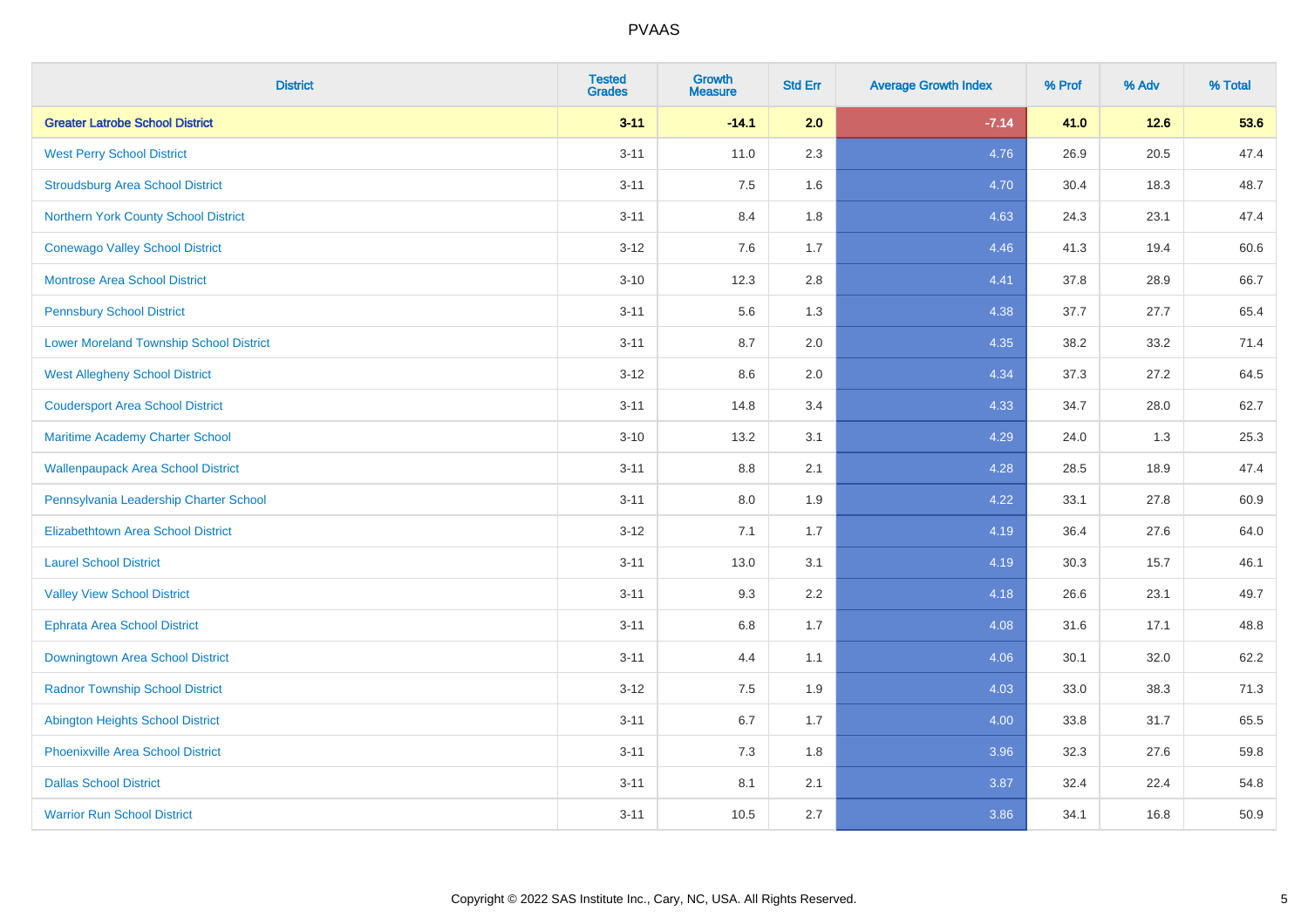| <b>District</b>                            | <b>Tested</b><br><b>Grades</b> | <b>Growth</b><br><b>Measure</b> | <b>Std Err</b> | <b>Average Growth Index</b> | % Prof | % Adv   | % Total |
|--------------------------------------------|--------------------------------|---------------------------------|----------------|-----------------------------|--------|---------|---------|
| <b>Greater Latrobe School District</b>     | $3 - 11$                       | $-14.1$                         | 2.0            | $-7.14$                     | 41.0   | $12.6$  | 53.6    |
| <b>Hazleton Area School District</b>       | $3 - 11$                       | 6.0                             | 1.6            | 3.85                        | 20.5   | 9.0     | 29.5    |
| <b>Juniata County School District</b>      | $3 - 12$                       | 7.7                             | 2.0            | 3.81                        | 22.9   | 18.9    | 41.8    |
| <b>Hampton Township School District</b>    | $3 - 11$                       | 7.4                             | 2.0            | 3.79                        | 37.9   | 39.2    | 77.0    |
| <b>Dover Area School District</b>          | $3 - 12$                       | 7.1                             | 1.9            | 3.78                        | 33.0   | 18.7    | 51.7    |
| <b>Spring Cove School District</b>         | $3 - 11$                       | 9.1                             | 2.4            | 3.77                        | 31.8   | 25.4    | 57.1    |
| <b>Reading School District</b>             | $3 - 11$                       | 4.3                             | 1.2            | 3.71                        | 16.8   | $6.0\,$ | 22.8    |
| <b>William Penn School District</b>        | $3 - 12$                       | 7.0                             | 1.9            | 3.61                        | 14.0   | 7.2     | 21.3    |
| <b>Tredyffrin-Easttown School District</b> | $3 - 10$                       | 8.7                             | 2.4            | 3.57                        | 35.2   | 35.8    | 71.0    |
| Oil City Area School District              | $3 - 11$                       | 8.6                             | 2.4            | 3.56                        | 29.1   | 13.1    | 42.2    |
| <b>York Suburban School District</b>       | $3 - 11$                       | 7.4                             | 2.1            | 3.55                        | 24.9   | 31.2    | 56.1    |
| <b>North Pocono School District</b>        | $3 - 11$                       | 13.1                            | 3.7            | 3.54                        | 31.4   | 33.3    | 64.7    |
| <b>Mars Area School District</b>           | $3 - 10$                       | 6.6                             | 1.9            | 3.45                        | 36.7   | 32.4    | 69.1    |
| <b>Fairview School District</b>            | $3 - 11$                       | 8.3                             | 2.4            | 3.43                        | 41.9   | 34.9    | 76.7    |
| <b>Wilmington Area School District</b>     | $3 - 11$                       | 11.1                            | 3.3            | 3.37                        | 29.8   | 26.2    | 56.0    |
| <b>Conrad Weiser Area School District</b>  | $3 - 11$                       | 7.1                             | 2.1            | 3.34                        | 28.2   | 14.4    | 42.6    |
| <b>Bellefonte Area School District</b>     | $3 - 11$                       | 6.7                             | 2.0            | 3.34                        | 28.8   | 21.5    | 50.2    |
| <b>Kutztown Area School District</b>       | $3 - 12$                       | 9.3                             | 2.8            | 3.34                        | 38.5   | 14.6    | 53.2    |
| South Fayette Township School District     | $3 - 11$                       | 6.0                             | 1.8            | 3.33                        | 32.2   | 38.3    | 70.5    |
| <b>Steel Valley School District</b>        | $3 - 11$                       | 11.1                            | 3.3            | 3.33                        | 34.8   | 10.1    | 44.9    |
| <b>Upper Dauphin Area School District</b>  | $3 - 11$                       | 16.5                            | 5.1            | 3.26                        | 37.5   | 26.8    | 64.3    |
| <b>Penncrest School District</b>           | $3 - 11$                       | 6.0                             | 1.9            | 3.24                        | 31.1   | 16.9    | 48.0    |
| <b>Apollo-Ridge School District</b>        | $3 - 12$                       | 9.5                             | 3.0            | 3.23                        | 34.0   | 9.4     | 43.4    |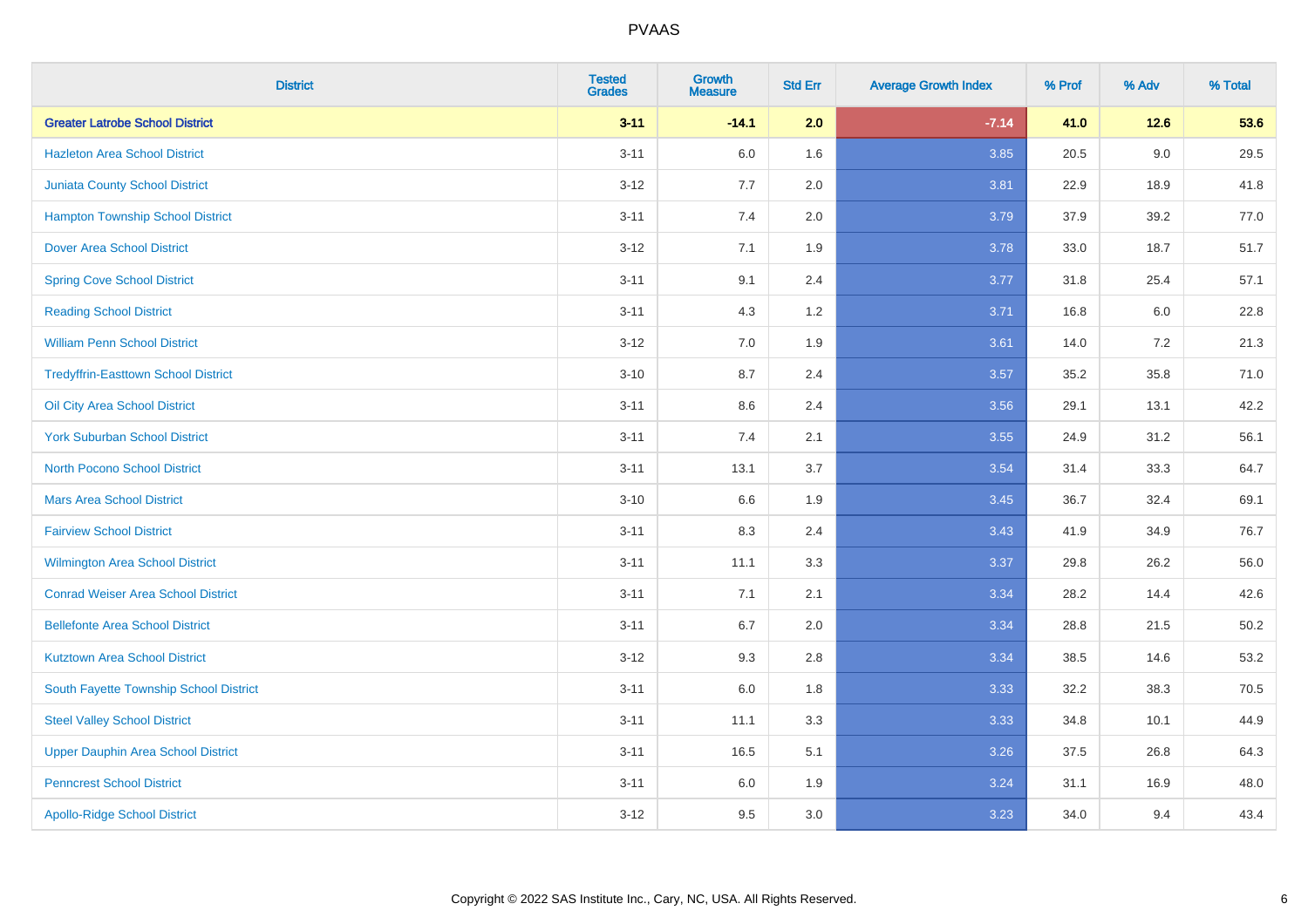| <b>District</b>                                    | <b>Tested</b><br><b>Grades</b> | <b>Growth</b><br><b>Measure</b> | <b>Std Err</b> | <b>Average Growth Index</b> | % Prof | % Adv  | % Total |
|----------------------------------------------------|--------------------------------|---------------------------------|----------------|-----------------------------|--------|--------|---------|
| <b>Greater Latrobe School District</b>             | $3 - 11$                       | $-14.1$                         | 2.0            | $-7.14$                     | 41.0   | $12.6$ | 53.6    |
| <b>Avon Grove Charter School</b>                   | $3 - 11$                       | 9.8                             | 3.1            | 3.18                        | 32.4   | 26.0   | 58.4    |
| 21st Century Cyber Charter School                  | $6 - 12$                       | 6.6                             | 2.1            | 3.16                        | 29.0   | 21.8   | 50.8    |
| <b>Greenwood School District</b>                   | $3 - 11$                       | 11.3                            | 3.6            | 3.14                        | 31.2   | 32.8   | 63.9    |
| Capital Area School for the Arts Charter School    | $9 - 11$                       | 14.2                            | 4.5            | 3.13                        | 27.5   | 30.0   | 57.5    |
| <b>Kane Area School District</b>                   | $3 - 10$                       | 8.8                             | 2.9            | 3.07                        | 31.4   | 19.8   | 51.2    |
| <b>Upper Perkiomen School District</b>             | $3 - 11$                       | 5.7                             | 1.9            | 3.04                        | 25.4   | 19.9   | 45.4    |
| <b>Lower Dauphin School District</b>               | $3 - 11$                       | 5.3                             | 1.8            | 3.03                        | 30.6   | 26.8   | 57.5    |
| Allegheny-Clarion Valley School District           | $3 - 10$                       | 12.3                            | 4.1            | 3.03                        | 33.3   | 19.0   | 52.4    |
| <b>Line Mountain School District</b>               | $3 - 11$                       | 11.7                            | 3.9            | 3.01                        | 40.4   | 42.3   | 82.7    |
| <b>Bald Eagle Area School District</b>             | $3 - 11$                       | 7.6                             | 2.5            | 3.00                        | 31.6   | 15.6   | 47.3    |
| <b>Canton Area School District</b>                 | $3 - 11$                       | 8.4                             | 2.9            | 2.92                        | 13.8   | 23.0   | 36.8    |
| South Butler County School District                | $3 - 10$                       | 6.3                             | 2.2            | 2.80                        | 37.8   | 19.2   | 57.0    |
| <b>Great Valley School District</b>                | $3 - 11$                       | 5.4                             | 2.0            | 2.77                        | 33.8   | 33.5   | 67.3    |
| <b>Donegal School District</b>                     | $3 - 12$                       | 5.9                             | 2.2            | 2.72                        | 34.1   | 23.1   | 57.2    |
| <b>Tamaqua Area School District</b>                | $3 - 12$                       | 6.5                             | 2.4            | 2.72                        | 34.3   | 17.5   | 51.8    |
| <b>Crawford Central School District</b>            | $3 - 11$                       | 5.7                             | 2.1            | 2.71                        | 26.4   | 15.8   | 42.1    |
| Saint Marys Area School District                   | $3 - 11$                       | 6.0                             | 2.2            | 2.69                        | 35.4   | 18.3   | 53.7    |
| <b>Bedford Area School District</b>                | $3 - 11$                       | 6.4                             | 2.4            | 2.68                        | 31.0   | 20.6   | 51.6    |
| <b>Commonwealth Charter Academy Charter School</b> | $3 - 10$                       | 4.2                             | 1.6            | 2.68                        | 27.0   | 15.6   | 42.5    |
| <b>Palisades School District</b>                   | $3 - 11$                       | 7.7                             | 2.9            | 2.66                        | 27.8   | 20.3   | 48.1    |
| Northern Tioga School District                     | $3 - 12$                       | 6.8                             | 2.6            | 2.64                        | 25.0   | 16.9   | 41.9    |
| <b>Homer-Center School District</b>                | $3 - 11$                       | 8.8                             | 3.5            | 2.53                        | 38.0   | 17.7   | 55.8    |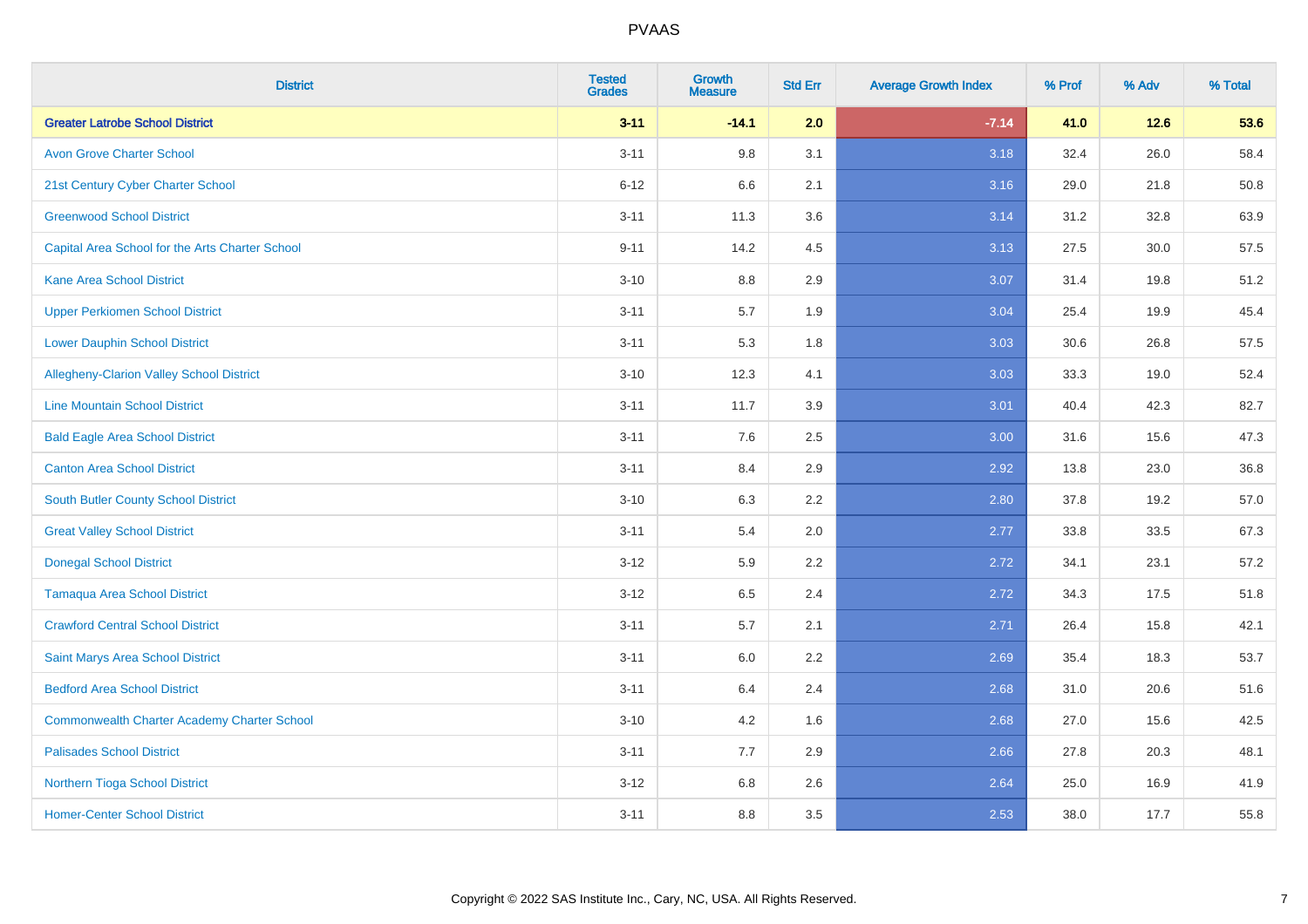| <b>District</b>                                | <b>Tested</b><br><b>Grades</b> | <b>Growth</b><br><b>Measure</b> | <b>Std Err</b> | <b>Average Growth Index</b> | % Prof | % Adv  | % Total |
|------------------------------------------------|--------------------------------|---------------------------------|----------------|-----------------------------|--------|--------|---------|
| <b>Greater Latrobe School District</b>         | $3 - 11$                       | $-14.1$                         | 2.0            | $-7.14$                     | 41.0   | $12.6$ | 53.6    |
| Northern Lehigh School District                | $3 - 12$                       | 6.1                             | 2.5            | 2.42                        | 21.4   | 18.0   | 39.3    |
| <b>Bentworth School District</b>               | $3 - 11$                       | 7.0                             | 3.0            | 2.36                        | 26.6   | 17.0   | 43.6    |
| <b>Red Lion Area School District</b>           | $3 - 11$                       | 4.5                             | 1.9            | 2.31                        | 32.3   | 21.5   | 53.8    |
| Huntingdon Area School District                | $3 - 11$                       | 5.8                             | 2.6            | 2.28                        | 27.8   | 17.4   | 45.2    |
| <b>Brandywine Heights Area School District</b> | $3 - 11$                       | 5.8                             | 2.6            | 2.27                        | 27.7   | 28.6   | 56.2    |
| East Pennsboro Area School District            | $3 - 11$                       | 4.8                             | 2.1            | 2.26                        | 36.8   | 16.9   | 53.7    |
| <b>Wallingford-Swarthmore School District</b>  | $3 - 10$                       | 5.0                             | 2.2            | 2.25                        | 33.3   | 37.1   | 70.4    |
| <b>Glendale School District</b>                | $3 - 10$                       | 7.9                             | 3.5            | 2.25                        | 42.6   | 9.3    | 51.8    |
| <b>Blue Ridge School District</b>              | $3 - 11$                       | 8.3                             | 3.7            | 2.24                        | 29.6   | 9.3    | 38.9    |
| <b>Mastery Charter School - Hardy Williams</b> | $3 - 11$                       | 6.6                             | 3.0            | 2.21                        | 24.7   | 1.2    | 25.9    |
| <b>Brookville Area School District</b>         | $3 - 11$                       | 6.8                             | 3.1            | 2.19                        | 46.1   | 14.6   | 60.7    |
| <b>Mckeesport Area School District</b>         | $3 - 12$                       | 4.6                             | 2.2            | 2.14                        | 21.1   | 4.4    | 25.5    |
| <b>Muncy School District</b>                   | $3 - 11$                       | 6.9                             | 3.3            | 2.12                        | 37.6   | 18.8   | 56.4    |
| Northeastern York School District              | $3 - 11$                       | $3.8\,$                         | 1.8            | 2.11                        | 32.7   | 21.0   | 53.7    |
| Northampton Area School District               | $3 - 11$                       | 3.2                             | 1.5            | 2.05                        | 29.8   | 17.9   | 47.7    |
| <b>Keystone Central School District</b>        | $3 - 11$                       | 3.6                             | 1.8            | 2.04                        | 27.1   | 14.6   | 41.8    |
| <b>Benton Area School District</b>             | $3 - 10$                       | 8.1                             | 4.0            | 2.01                        | 35.7   | 28.6   | 64.3    |
| Pennsylvania Distance Learning Charter School  | $3 - 12$                       | 6.8                             | 3.4            | 1.99                        | 19.8   | 6.2    | 25.9    |
| South Middleton School District                | $3 - 11$                       | 4.4                             | 2.2            | 1.95                        | 31.1   | 16.4   | 47.5    |
| <b>Oswayo Valley School District</b>           | $3 - 12$                       | 9.9                             | 5.1            | 1.93                        | 26.5   | 44.1   | 70.6    |
| <b>Spring Grove Area School District</b>       | $3 - 11$                       | 3.9                             | 2.0            | 1.90                        | 30.0   | 23.0   | 53.0    |
| Eastern Lebanon County School District         | $3 - 11$                       | 4.0                             | 2.1            | 1.89                        | 23.5   | 11.5   | 35.0    |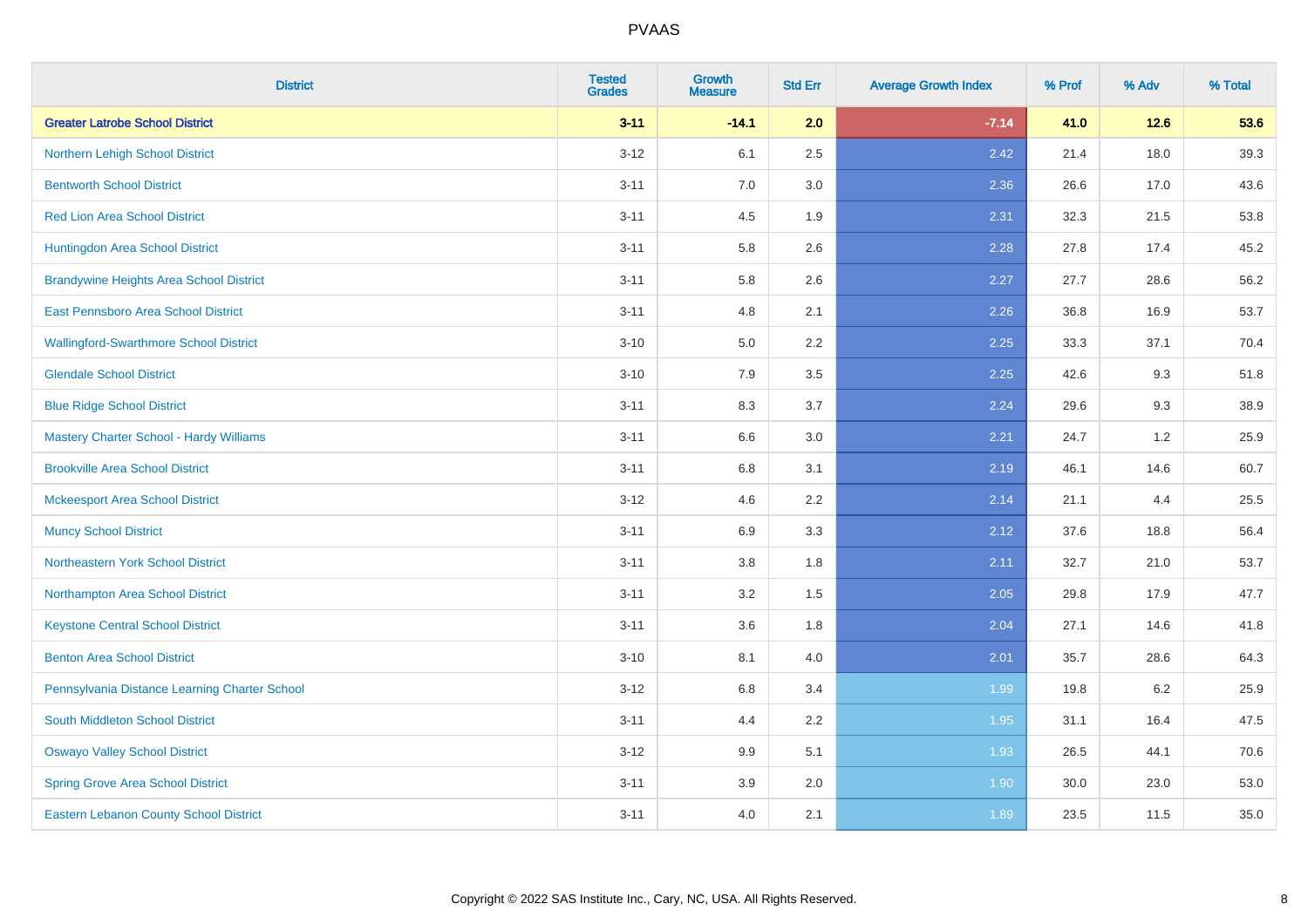| <b>District</b>                             | <b>Tested</b><br><b>Grades</b> | <b>Growth</b><br><b>Measure</b> | <b>Std Err</b> | <b>Average Growth Index</b> | % Prof | % Adv  | % Total |
|---------------------------------------------|--------------------------------|---------------------------------|----------------|-----------------------------|--------|--------|---------|
| <b>Greater Latrobe School District</b>      | $3 - 11$                       | $-14.1$                         | 2.0            | $-7.14$                     | 41.0   | $12.6$ | 53.6    |
| <b>United School District</b>               | $3 - 11$                       | 6.3                             | 3.3            | 1.89                        | 38.8   | 16.3   | 55.0    |
| <b>Perkiomen Valley School District</b>     | $3 - 11$                       | 2.7                             | 1.5            | 1.83                        | 35.0   | 25.3   | 60.3    |
| <b>Central Valley School District</b>       | $3 - 10$                       | 4.7                             | 2.6            | 1.83                        | 37.8   | 18.5   | 56.3    |
| <b>Sayre Area School District</b>           | $3 - 11$                       | 5.8                             | 3.2            | 1.81                        | 30.3   | 21.0   | 51.3    |
| Leechburg Area School District              | $3 - 11$                       | 7.0                             | 3.9            | 1.79                        | 37.7   | 4.9    | 42.6    |
| Mt Lebanon School District                  | $3 - 11$                       | 2.4                             | 1.3            | 1.79                        | 39.3   | 37.4   | 76.8    |
| <b>Wyalusing Area School District</b>       | $3 - 12$                       | 5.7                             | 3.2            | 1.78                        | 38.6   | 12.9   | 51.4    |
| <b>Multicultural Academy Charter School</b> | $9 - 11$                       | 6.0                             | 3.4            | 1.77                        | 12.3   | 0.0    | 12.3    |
| <b>Port Allegany School District</b>        | $3 - 11$                       | $6.5\,$                         | 3.7            | 1.74                        | 26.4   | 11.3   | 37.7    |
| <b>Penn-Trafford School District</b>        | $3 - 11$                       | 2.9                             | 1.8            | 1.68                        | 46.3   | 26.2   | 72.5    |
| <b>West Shore School District</b>           | $3 - 12$                       | 2.2                             | 1.3            | 1.68                        | 31.8   | 15.2   | 47.1    |
| <b>Waynesboro Area School District</b>      | $3 - 12$                       | 3.0                             | 1.8            | 1.67                        | 26.0   | 23.5   | 49.5    |
| Dr Robert Ketterer Charter School Inc       | $6 - 12$                       | 7.1                             | 4.3            | 1.66                        | 7.3    | 1.7    | 9.0     |
| <b>Halifax Area School District</b>         | $3 - 11$                       | 5.8                             | 3.5            | 1.64                        | 32.1   | 18.9   | 50.9    |
| <b>Salisbury Township School District</b>   | $3 - 11$                       | 5.8                             | 3.6            | 1.62                        | 24.4   | 12.6   | 37.0    |
| <b>Fort Leboeuf School District</b>         | $3 - 11$                       | 3.5                             | 2.2            | 1.58                        | 32.0   | 16.8   | 48.8    |
| <b>Gateway School District</b>              | $3 - 11$                       | 3.1                             | 2.0            | 1.55                        | 35.7   | 18.5   | 54.2    |
| <b>Smethport Area School District</b>       | $3 - 12$                       | 5.8                             | 3.8            | $1.52$                      | 24.6   | 20.0   | 44.6    |
| <b>Northern Potter School District</b>      | $3 - 12$                       | 6.8                             | 4.6            | 1.48                        | 30.6   | 11.1   | 41.7    |
| South Western School District               | $3 - 12$                       | 2.5                             | 1.7            | 1.48                        | 36.2   | 19.7   | 55.9    |
| Susquehanna Township School District        | $3 - 12$                       | 3.9                             | 2.7            | 1.45                        | 19.0   | 13.1   | 32.0    |
| <b>Conestoga Valley School District</b>     | $3 - 11$                       | 2.4                             | 1.7            | 1.43                        | 35.0   | 23.5   | 58.5    |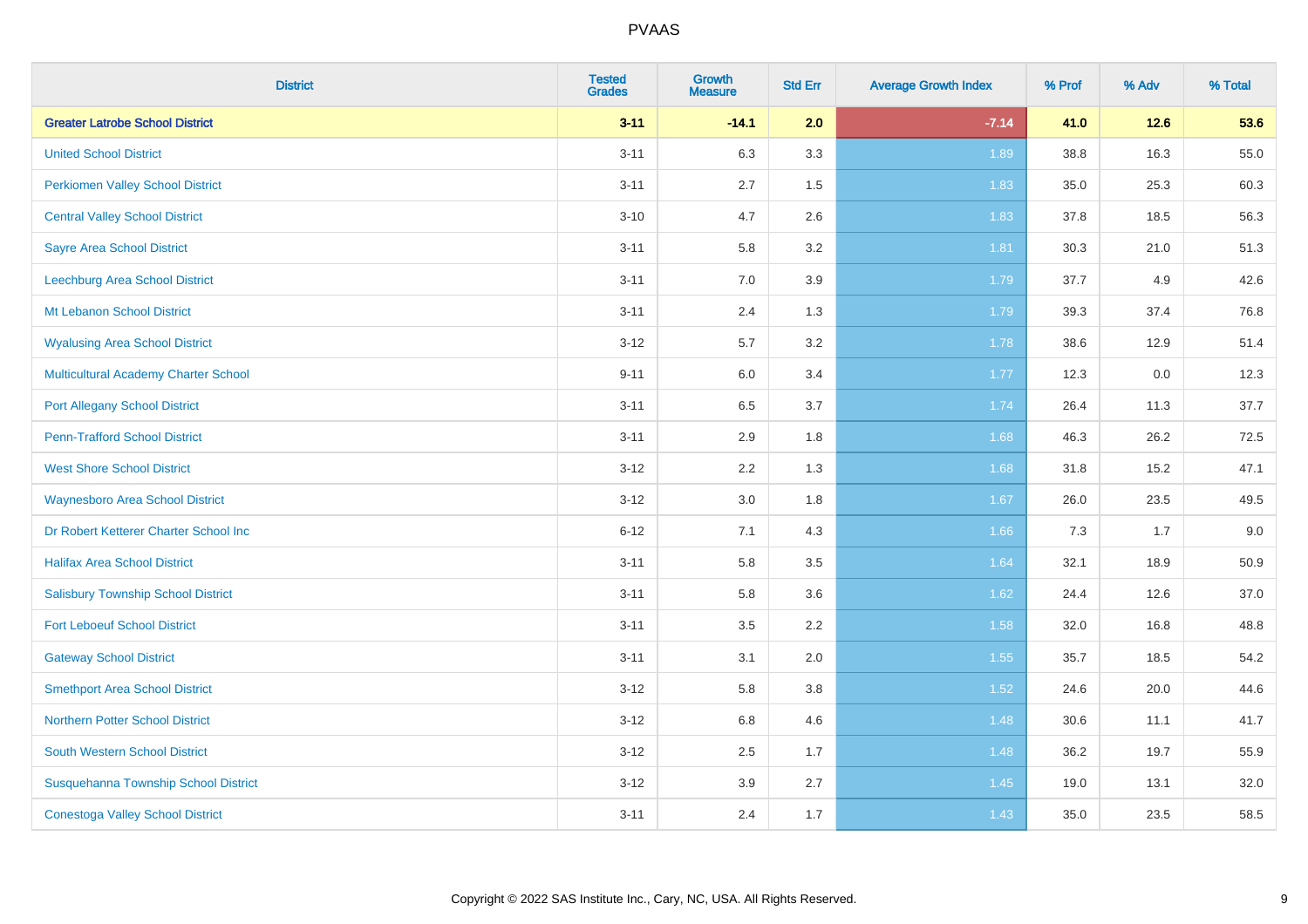| <b>District</b>                                | <b>Tested</b><br><b>Grades</b> | <b>Growth</b><br><b>Measure</b> | <b>Std Err</b> | <b>Average Growth Index</b> | % Prof | % Adv  | % Total |
|------------------------------------------------|--------------------------------|---------------------------------|----------------|-----------------------------|--------|--------|---------|
| <b>Greater Latrobe School District</b>         | $3 - 11$                       | $-14.1$                         | 2.0            | $-7.14$                     | 41.0   | $12.6$ | 53.6    |
| <b>Midd-West School District</b>               | $3 - 11$                       | 3.6                             | 2.6            | 1.42                        | 28.6   | 25.0   | 53.6    |
| <b>Western Wayne School District</b>           | $3 - 11$                       | 3.6                             | 2.6            | 1.39                        | 30.8   | 16.2   | 47.0    |
| <b>Conemaugh Township Area School District</b> | $3 - 12$                       | 4.8                             | 3.5            | 1.39                        | 30.9   | 27.8   | 58.8    |
| <b>Mastery Charter School - Thomas Campus</b>  | $3 - 10$                       | 7.9                             | 5.7            | 1.39                        | 12.5   | 0.0    | 12.5    |
| <b>Chestnut Ridge School District</b>          | $3 - 12$                       | 4.0                             | 2.9            | 1.38                        | 33.2   | 11.0   | 44.2    |
| Philipsburg-Osceola Area School District       | $3 - 11$                       | 4.1                             | 3.0            | 1.37                        | 22.5   | 16.2   | 38.8    |
| <b>Keystone School District</b>                | $3 - 11$                       | 7.8                             | 5.7            | 1.37                        | 35.0   | 45.0   | 80.0    |
| <b>Ringgold School District</b>                | $3 - 11$                       | 2.9                             | 2.2            | 1.32                        | 23.8   | 13.3   | 37.1    |
| Pennsylvania Virtual Charter School            | $3 - 11$                       | 4.4                             | 3.4            | 1.31                        | 29.8   | 21.2   | 51.0    |
| <b>Purchase Line School District</b>           | $3 - 12$                       | 4.3                             | 3.3            | 1.30                        | 32.3   | 9.0    | 41.4    |
| Johnsonburg Area School District               | $3 - 11$                       | 5.0                             | 3.9            | 1.27                        | 35.5   | 11.8   | 47.4    |
| <b>Bloomsburg Area School District</b>         | $3 - 10$                       | 4.3                             | 3.4            | $1.26$                      | 36.5   | 20.6   | 57.1    |
| <b>Bellwood-Antis School District</b>          | $3 - 10$                       | 3.5                             | 2.8            | 1.24                        | 40.9   | 19.4   | 60.2    |
| <b>Upper Dublin School District</b>            | $3 - 12$                       | 2.1                             | 1.8            | 1.19                        | 34.7   | 30.0   | 64.7    |
| <b>Solanco School District</b>                 | $3 - 11$                       | 2.2                             | 1.8            | 1.18                        | 27.2   | 15.0   | 42.3    |
| <b>Newport School District</b>                 | $3 - 12$                       | $3.8\,$                         | 3.3            | 1.17                        | 38.8   | 10.4   | 49.2    |
| People For People Charter School               | $3 - 12$                       | 6.4                             | 5.6            | 1.15                        | 2.4    | 0.0    | 2.4     |
| Esperanza Cyber Charter School                 | $3 - 11$                       | 7.1                             | 6.1            | 1.15                        | 8.8    | 2.9    | 11.8    |
| <b>Southeast Delco School District</b>         | $3 - 10$                       | 3.9                             | 3.5            | 1.12                        | 18.6   | 3.4    | 22.0    |
| <b>Athens Area School District</b>             | $3 - 11$                       | 2.6                             | 2.3            | 1.11                        | 34.9   | 12.3   | 47.3    |
| <b>Haverford Township School District</b>      | $3 - 11$                       | 1.4                             | 1.4            | 1.05                        | 36.7   | 26.3   | 63.0    |
| <b>Bermudian Springs School District</b>       | $3 - 11$                       | 2.5                             | 2.4            | 1.05                        | 31.8   | 23.5   | 55.3    |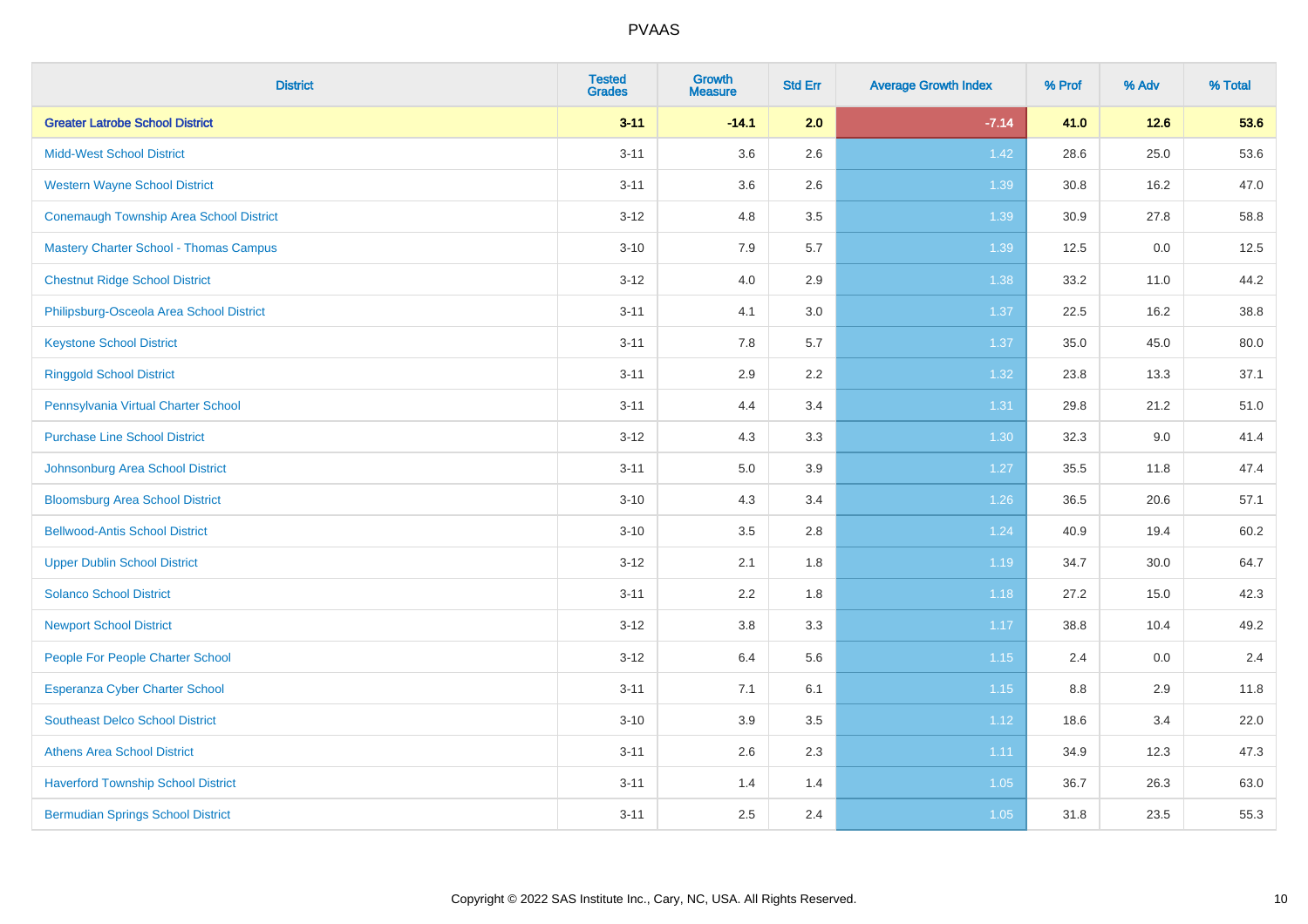| <b>District</b>                                 | <b>Tested</b><br><b>Grades</b> | <b>Growth</b><br><b>Measure</b> | <b>Std Err</b> | <b>Average Growth Index</b> | % Prof | % Adv   | % Total |
|-------------------------------------------------|--------------------------------|---------------------------------|----------------|-----------------------------|--------|---------|---------|
| <b>Greater Latrobe School District</b>          | $3 - 11$                       | $-14.1$                         | 2.0            | $-7.14$                     | 41.0   | $12.6$  | 53.6    |
| <b>Sharpsville Area School District</b>         | $3 - 11$                       | 3.8                             | 3.7            | 1.04                        | 41.1   | 23.2    | 64.3    |
| <b>Brownsville Area School District</b>         | $3 - 12$                       | 3.9                             | 3.8            | 1.04                        | 22.0   | 8.5     | 30.5    |
| Esperanza Academy Charter School                | $4 - 11$                       | 2.1                             | 2.1            | 1.01                        | 14.2   | $3.6\,$ | 17.8    |
| <b>Galeton Area School District</b>             | $3 - 11$                       | 5.4                             | 5.4            | 1.01                        | 33.3   | 22.2    | 55.6    |
| West Jefferson Hills School District            | $3 - 11$                       | 1.9                             | 1.9            | 0.99                        | 34.8   | 27.3    | 62.1    |
| <b>Centennial School District</b>               | $3 - 10$                       | 1.5                             | 1.5            | 0.98                        | 23.6   | 12.4    | 36.0    |
| <b>Eastern Lancaster County School District</b> | $3 - 12$                       | 2.9                             | 3.2            | 0.91                        | 35.2   | 36.4    | 71.6    |
| <b>Pottstown School District</b>                | $3 - 12$                       | 2.0                             | 2.2            | 0.88                        | 19.4   | 6.2     | 25.6    |
| Hope For Hyndman Charter School                 | $3 - 11$                       | 5.1                             | 5.8            | 0.88                        | 14.3   | 7.1     | 21.4    |
| <b>Clarion Area School District</b>             | $3 - 11$                       | 3.2                             | 3.7            | 0.88                        | 31.7   | 13.3    | 45.0    |
| Aspira Bilingual Cyber Charter School           | $3 - 11$                       | 5.1                             | 5.8            | 0.87                        | 4.8    | 0.0     | 4.8     |
| <b>Blackhawk School District</b>                | $3 - 11$                       | 2.0                             | 2.3            | 0.87                        | 34.6   | 20.7    | 55.3    |
| <b>Moon Area School District</b>                | $3 - 11$                       | 1.5                             | 1.8            | 0.86                        | 34.5   | 25.5    | 60.0    |
| <b>North Clarion County School District</b>     | $3 - 12$                       | 3.4                             | 4.1            | 0.83                        | 45.0   | 18.8    | 63.8    |
| <b>Penn-Delco School District</b>               | $3 - 11$                       | 1.3                             | 1.8            | 0.75                        | 26.5   | 12.6    | 39.1    |
| <b>School Lane Charter School</b>               | $3 - 11$                       | 2.6                             | 3.6            | 0.72                        | 23.1   | 18.7    | 41.8    |
| <b>Lewisburg Area School District</b>           | $3 - 11$                       | 1.7                             | 2.4            | 0.72                        | 35.9   | 35.9    | 71.8    |
| <b>Forest Hills School District</b>             | $3 - 11$                       | 1.8                             | 2.5            | 0.71                        | 28.8   | 10.3    | 39.1    |
| <b>Tunkhannock Area School District</b>         | $3 - 11$                       | 1.4                             | 2.0            | 0.71                        | 29.8   | 18.1    | 47.9    |
| <b>Mercer Area School District</b>              | $3 - 11$                       | 2.2                             | 3.1            | 0.70                        | 24.4   | 11.8    | 36.2    |
| <b>Springfield School District</b>              | $3 - 11$                       | 1.2                             | 1.7            | 0.69                        | 31.8   | 25.2    | 56.9    |
| <b>Williams Valley School District</b>          | $3 - 11$                       | 2.6                             | 3.7            | 0.69                        | 17.0   | 5.1     | 22.0    |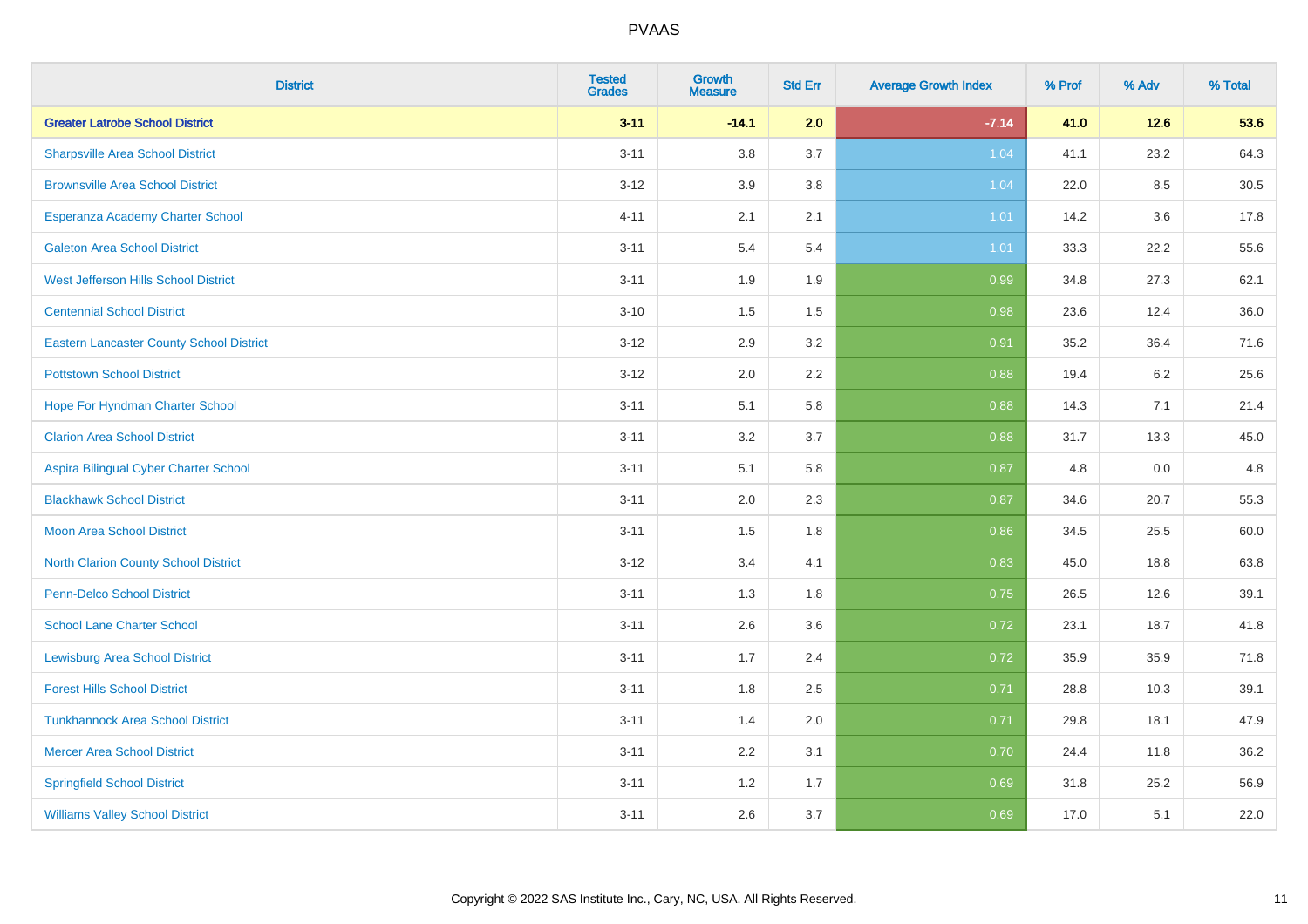| <b>District</b>                                    | <b>Tested</b><br><b>Grades</b> | <b>Growth</b><br><b>Measure</b> | <b>Std Err</b> | <b>Average Growth Index</b> | % Prof | % Adv  | % Total |
|----------------------------------------------------|--------------------------------|---------------------------------|----------------|-----------------------------|--------|--------|---------|
| <b>Greater Latrobe School District</b>             | $3 - 11$                       | $-14.1$                         | 2.0            | $-7.14$                     | 41.0   | $12.6$ | 53.6    |
| <b>Union School District</b>                       | $3 - 12$                       | 2.5                             | 3.7            | 0.69                        | 17.9   | 10.4   | 28.4    |
| <b>Mastery Charter School - Pickett Campus</b>     | $6 - 10$                       | 2.7                             | 4.2            | 0.65                        | 20.6   | 0.0    | 20.6    |
| <b>Belmont Charter School</b>                      | $3 - 10$                       | 2.2                             | 3.4            | 0.64                        | 5.3    | 1.8    | $7.0\,$ |
| <b>Bensalem Township School District</b>           | $3 - 11$                       | 1.0                             | 1.6            | 0.63                        | 24.3   | 10.7   | 34.9    |
| <b>Bethlehem-Center School District</b>            | $3 - 10$                       | 2.1                             | 3.5            | 0.59                        | 32.3   | 4.6    | 36.9    |
| <b>Sullivan County School District</b>             | $3 - 10$                       | 2.5                             | 4.3            | 0.58                        | 43.6   | 7.7    | 51.3    |
| <b>Abington School District</b>                    | $3 - 10$                       | 0.9                             | 1.6            | 0.57                        | 29.7   | 28.7   | 58.4    |
| <b>Oley Valley School District</b>                 | $3 - 11$                       | 1.4                             | 2.4            | 0.56                        | 37.4   | 23.9   | 61.4    |
| <b>Upper Moreland Township School District</b>     | $3 - 11$                       | 1.1                             | 2.0            | 0.56                        | 24.8   | 26.6   | 51.3    |
| <b>Seneca Valley School District</b>               | $3 - 11$                       | 0.8                             | 1.4            | 0.54                        | 40.6   | 25.2   | 65.8    |
| Shenango Area School District                      | $3 - 11$                       | 1.7                             | 3.2            | 0.52                        | 41.4   | 13.8   | 55.3    |
| Juniata Valley School District                     | $3 - 11$                       | 1.6                             | 3.2            | 0.51                        | 23.1   | 9.4    | 32.5    |
| Daniel Boone Area School District                  | $3 - 12$                       | 0.9                             | 1.9            | 0.46                        | 28.9   | 22.0   | 51.0    |
| <b>Annville-Cleona School District</b>             | $3 - 12$                       | 1.1                             | 2.4            | 0.45                        | 34.8   | 13.6   | 48.5    |
| <b>MaST Community Charter School II</b>            | $3 - 10$                       | 1.4                             | 3.0            | 0.45                        | 16.1   | 4.6    | 20.7    |
| Philadelphia Electrical & Tech Charter High School | $10 - 10$                      | 1.2                             | 2.6            | 0.45                        | 0.9    | 0.0    | 0.9     |
| <b>Brentwood Borough School District</b>           | $3 - 11$                       | 1.3                             | 3.0            | 0.44                        | 20.2   | 16.0   | 36.2    |
| <b>Austin Area School District</b>                 | $3 - 11$                       | 2.6                             | 6.0            | 0.43                        | 25.0   | 18.8   | 43.8    |
| <b>Reach Cyber Charter School</b>                  | $3 - 11$                       | 1.4                             | 3.6            | 0.40                        | 32.9   | 15.2   | 48.1    |
| Pennsylvania Cyber Charter School                  | $3 - 11$                       | 0.6                             | 1.5            | 0.37                        | 20.8   | 8.1    | 28.9    |
| <b>Upper Adams School District</b>                 | $3 - 11$                       | 0.9                             | 2.5            | 0.37                        | 33.0   | 17.0   | 50.0    |
| <b>Wattsburg Area School District</b>              | $3 - 11$                       | 1.0                             | 2.7            | 0.36                        | 20.4   | 12.4   | 32.7    |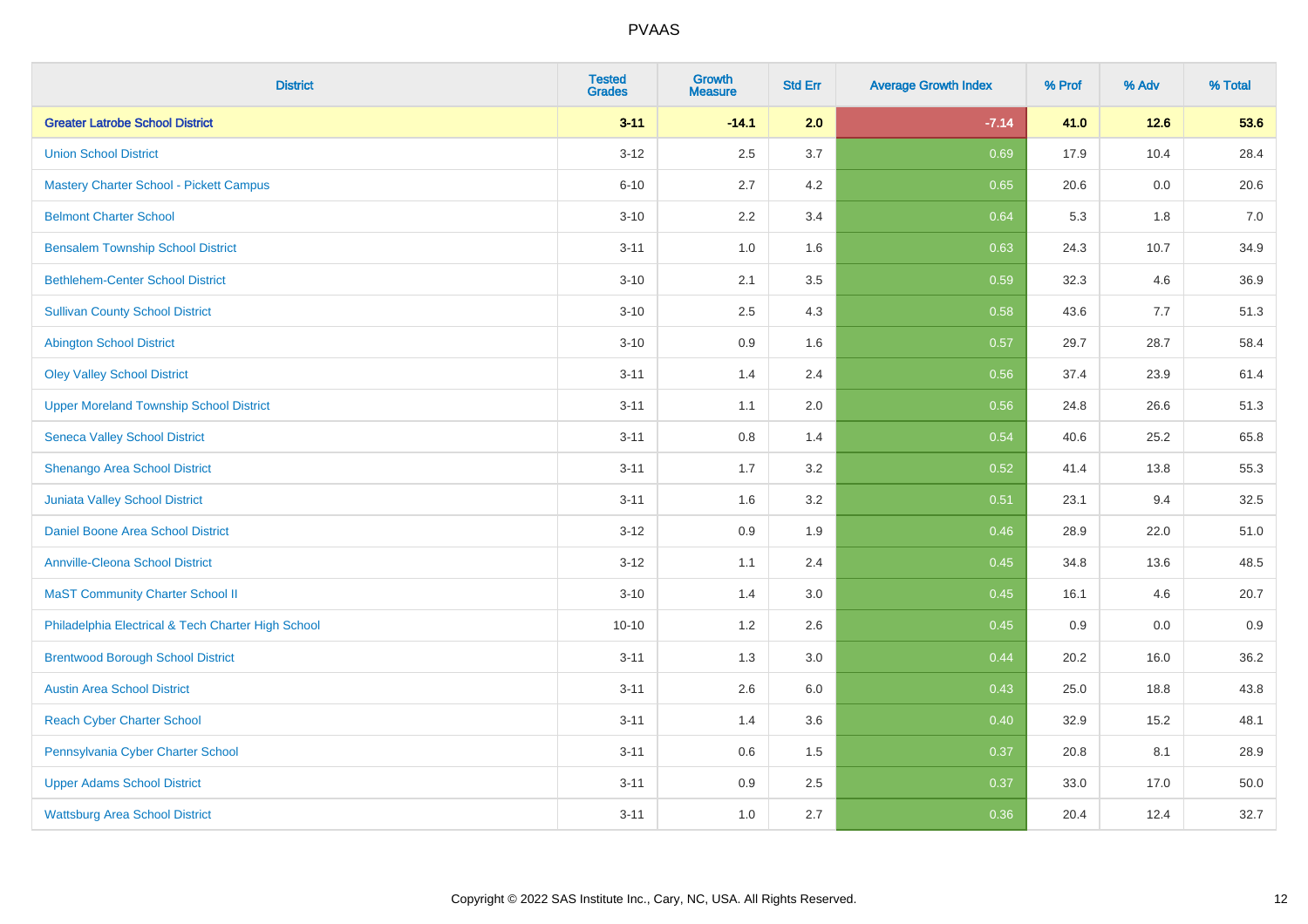| <b>District</b>                                  | <b>Tested</b><br><b>Grades</b> | <b>Growth</b><br><b>Measure</b> | <b>Std Err</b> | <b>Average Growth Index</b> | % Prof | % Adv  | % Total |
|--------------------------------------------------|--------------------------------|---------------------------------|----------------|-----------------------------|--------|--------|---------|
| <b>Greater Latrobe School District</b>           | $3 - 11$                       | $-14.1$                         | 2.0            | $-7.14$                     | 41.0   | $12.6$ | 53.6    |
| <b>North Star School District</b>                | $3 - 11$                       | 1.1                             | 3.3            | 0.34                        | 26.2   | 20.0   | 46.2    |
| <b>Avella Area School District</b>               | $3 - 12$                       | 1.6                             | 4.7            | 0.34                        | 34.8   | 7.2    | 42.0    |
| <b>Wilson School District</b>                    | $3 - 12$                       | 0.5                             | 1.5            | 0.32                        | 30.4   | 25.5   | 55.9    |
| <b>Hopewell Area School District</b>             | $3 - 11$                       | 0.8                             | 2.6            | 0.31                        | 34.5   | 12.4   | 46.9    |
| South Williamsport Area School District          | $3 - 10$                       | 0.9                             | 3.1            | 0.31                        | 38.4   | 11.6   | 50.0    |
| <b>New Foundations Charter School</b>            | $3 - 11$                       | 0.6                             | 2.2            | 0.29                        | 22.4   | 4.0    | 26.4    |
| <b>Jersey Shore Area School District</b>         | $3 - 11$                       | 0.7                             | 2.5            | 0.27                        | 39.3   | 13.6   | 52.9    |
| <b>Tech Freire Charter School</b>                | $9 - 11$                       | 0.7                             | 2.5            | 0.27                        | 3.6    | 0.0    | 3.6     |
| <b>Marion Center Area School District</b>        | $3 - 10$                       | 0.8                             | 2.9            | 0.27                        | 23.3   | 11.1   | 34.4    |
| <b>Shippensburg Area School District</b>         | $3 - 11$                       | 0.5                             | 1.8            | 0.26                        | 23.5   | 22.8   | 46.3    |
| <b>Hamburg Area School District</b>              | $3 - 11$                       | 0.6                             | 2.4            | 0.25                        | 28.0   | 15.5   | 43.6    |
| <b>Ridley School District</b>                    | $3 - 12$                       | 0.3                             | 1.6            | 0.21                        | 32.0   | 10.7   | 42.6    |
| <b>Tulpehocken Area School District</b>          | $3-12$                         | 1.0                             | 4.9            | 0.20                        | 11.5   | 23.1   | 34.6    |
| <b>Tidioute Community Charter School</b>         | $3 - 11$                       | 0.8                             | 4.4            | 0.19                        | 18.1   | 6.9    | 25.0    |
| <b>Garnet Valley School District</b>             | $3 - 10$                       | 0.2                             | 1.7            | 0.13                        | 34.9   | 26.4   | 61.3    |
| <b>Central Columbia School District</b>          | $3-12$                         | 0.3                             | 2.3            | 0.12                        | 25.4   | 37.6   | 63.0    |
| Altoona Area School District                     | $3 - 12$                       | 0.1                             | 1.5            | 0.07                        | 29.0   | 13.8   | 42.8    |
| Community Academy Of Philadelphia Charter School | $3 - 11$                       | 0.1                             | 2.6            | 0.06                        | 9.7    | 2.6    | 12.4    |
| Penn Hills School District                       | $3 - 11$                       | 0.0                             | 2.4            | 0.02                        | 18.4   | 7.1    | 25.6    |
| Southern Tioga School District                   | $3 - 11$                       | $-0.1$                          | 2.8            | $-0.03$                     | 26.3   | 10.3   | 36.6    |
| <b>Warren County School District</b>             | $3 - 11$                       | $-0.1$                          | 1.6            | $-0.06$                     | 26.7   | 9.7    | 36.4    |
| <b>Northern Cambria School District</b>          | $3 - 11$                       | $-0.3$                          | 3.4            | $-0.09$                     | 26.5   | 1.2    | 27.7    |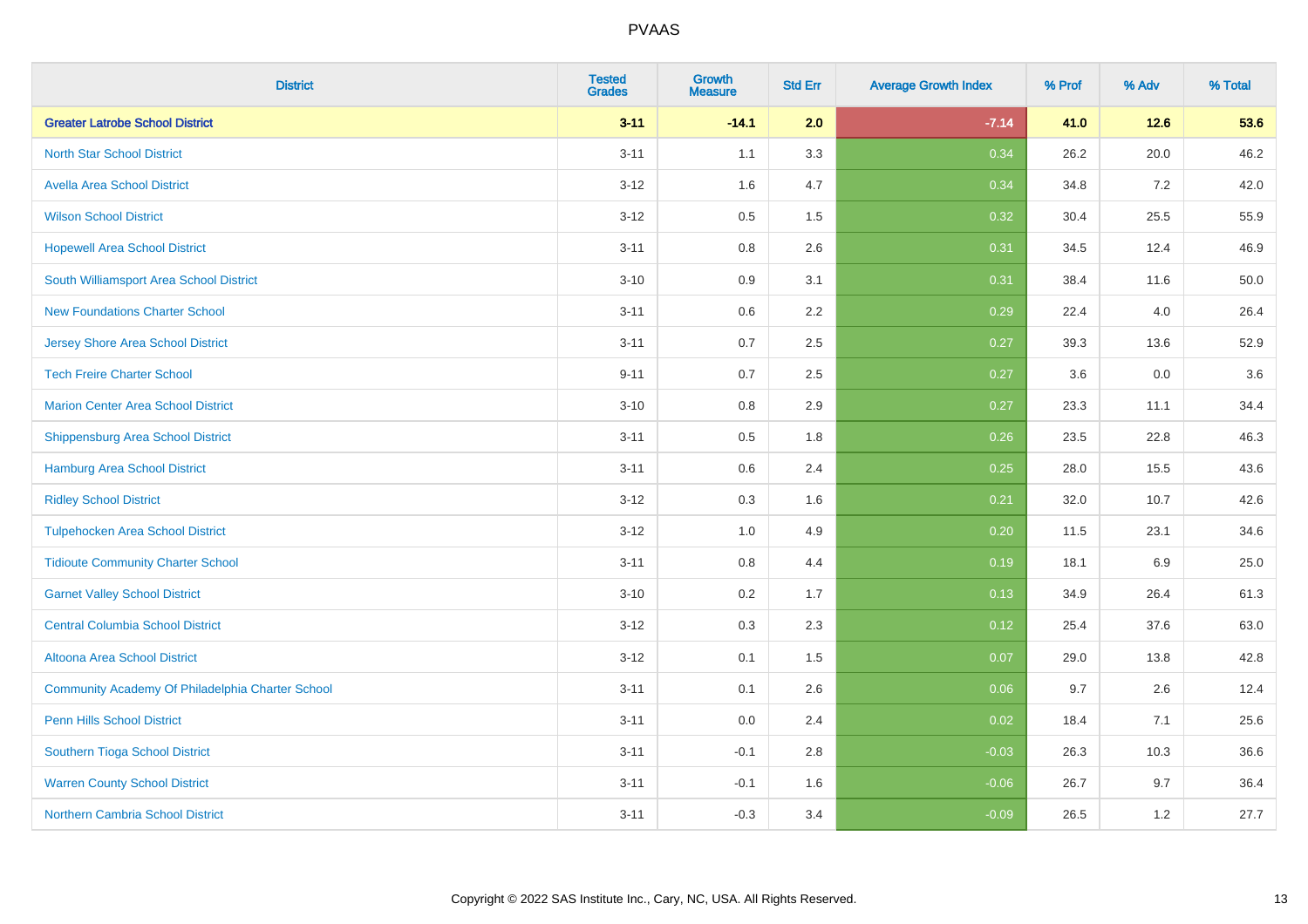| <b>District</b>                                   | <b>Tested</b><br><b>Grades</b> | <b>Growth</b><br><b>Measure</b> | <b>Std Err</b> | <b>Average Growth Index</b> | % Prof | % Adv   | % Total  |
|---------------------------------------------------|--------------------------------|---------------------------------|----------------|-----------------------------|--------|---------|----------|
| <b>Greater Latrobe School District</b>            | $3 - 11$                       | $-14.1$                         | 2.0            | $-7.14$                     | 41.0   | $12.6$  | 53.6     |
| <b>Freeport Area School District</b>              | $3 - 10$                       | $-0.2$                          | 2.1            | $-0.10$                     | 37.4   | 29.8    | 67.2     |
| Lehigh Career & Technical Institute               | $10 - 12$                      | $-0.7$                          | 6.3            | $-0.11$                     | 36.4   | 4.6     | 40.9     |
| <b>Brockway Area School District</b>              | $3 - 11$                       | $-0.4$                          | 3.5            | $-0.11$                     | 41.2   | 13.8    | 55.0     |
| <b>Harrisburg City School District</b>            | $3 - 11$                       | $-0.2$                          | 2.0            | $-0.11$                     | 6.0    | 2.0     | 8.0      |
| <b>Wilson Area School District</b>                | $3 - 11$                       | $-0.3$                          | 2.4            | $-0.12$                     | 35.4   | 14.6    | 50.0     |
| <b>Fairfield Area School District</b>             | $3 - 11$                       | $-0.5$                          | 3.6            | $-0.13$                     | 43.9   | 6.1     | 50.0     |
| <b>Otto-Eldred School District</b>                | $3 - 11$                       | $-0.5$                          | 3.5            | $-0.13$                     | 35.8   | 10.5    | 46.3     |
| <b>Greencastle-Antrim School District</b>         | $3 - 11$                       | $-0.3$                          | 2.0            | $-0.14$                     | 30.9   | 22.2    | 53.1     |
| <b>Portage Area School District</b>               | $3 - 10$                       | $-0.5$                          | 3.3            | $-0.14$                     | 27.0   | 20.6    | 47.6     |
| <b>Central Greene School District</b>             | $3 - 11$                       | $-0.4$                          | 2.5            | $-0.15$                     | 27.8   | 14.8    | 42.6     |
| South Side Area School District                   | $3 - 11$                       | $-0.6$                          | 3.1            | $-0.19$                     | 24.0   | 28.0    | 52.0     |
| Jeannette City School District                    | $3 - 11$                       | $-0.7$                          | 3.4            | $-0.20$                     | 26.8   | 4.1     | $30.9\,$ |
| <b>Fort Cherry School District</b>                | $3 - 10$                       | $-0.7$                          | 3.1            | $-0.21$                     | 30.6   | 14.1    | 44.7     |
| <b>Claysburg-Kimmel School District</b>           | $3 - 11$                       | $-1.2$                          | 5.2            | $-0.22$                     | 5.0    | 0.0     | $5.0\,$  |
| <b>Blacklick Valley School District</b>           | $3 - 11$                       | $-0.9$                          | 3.9            | $-0.23$                     | 7.7    | 7.7     | 15.4     |
| <b>Evergreen Community Charter School</b>         | $6 - 11$                       | $-1.1$                          | 4.7            | $-0.23$                     | 34.6   | 26.9    | 61.5     |
| <b>Ferndale Area School District</b>              | $3 - 10$                       | $-1.1$                          | 4.1            | $-0.27$                     | 21.0   | 7.9     | 29.0     |
| Northern Lebanon School District                  | $3 - 11$                       | $-0.7$                          | 2.3            | $-0.29$                     | 18.8   | $6.8\,$ | 25.6     |
| <b>Cranberry Area School District</b>             | $3 - 12$                       | $-0.9$                          | 3.1            | $-0.29$                     | 25.5   | 9.7     | 35.2     |
| <b>Mastery Charter High School-Lenfest Campus</b> | $7 - 11$                       | $-1.8$                          | 5.8            | $-0.30$                     | 26.3   | 0.0     | 26.3     |
| South Allegheny School District                   | $3 - 11$                       | $-0.9$                          | 3.1            | $-0.30$                     | 23.8   | 2.5     | 26.2     |
| <b>Columbia Borough School District</b>           | $3 - 12$                       | $-1.1$                          | 3.6            | $-0.31$                     | 17.2   | 1.7     | 19.0     |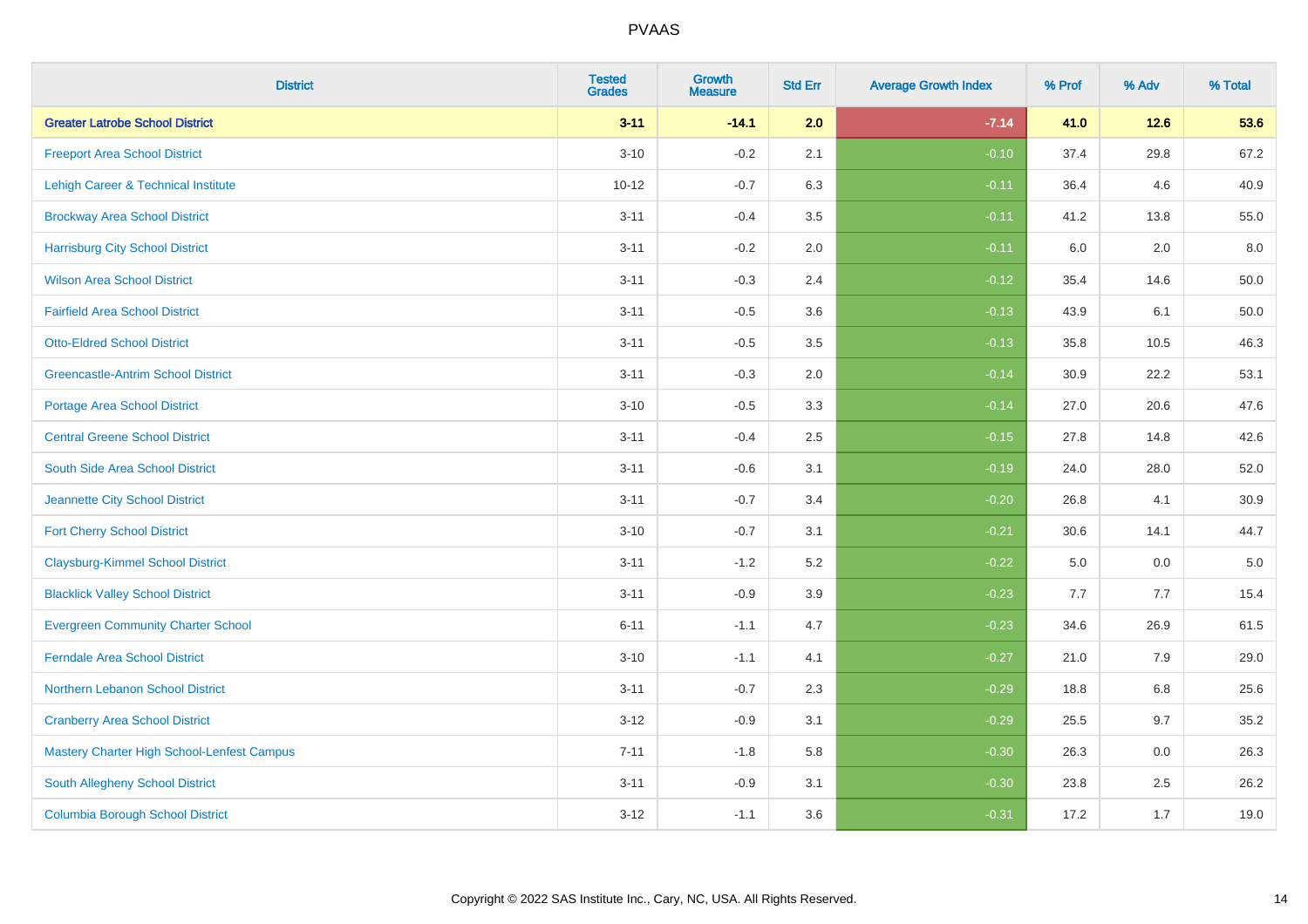| <b>District</b>                                         | <b>Tested</b><br><b>Grades</b> | <b>Growth</b><br><b>Measure</b> | <b>Std Err</b> | <b>Average Growth Index</b> | % Prof | % Adv  | % Total |
|---------------------------------------------------------|--------------------------------|---------------------------------|----------------|-----------------------------|--------|--------|---------|
| <b>Greater Latrobe School District</b>                  | $3 - 11$                       | $-14.1$                         | 2.0            | $-7.14$                     | 41.0   | $12.6$ | 53.6    |
| <b>Clairton City School District</b>                    | $3 - 11$                       | $-1.6$                          | 5.0            | $-0.32$                     | 3.8    | 0.5    | 4.4     |
| <b>Forest City Regional School District</b>             | $3 - 12$                       | $-1.2$                          | 3.6            | $-0.33$                     | 26.5   | 8.2    | 34.7    |
| <b>Palmerton Area School District</b>                   | $3 - 11$                       | $-0.9$                          | 2.7            | $-0.34$                     | 34.3   | 14.3   | 48.6    |
| <b>MaST Community Charter School</b>                    | $3 - 10$                       | $-0.9$                          | 2.5            | $-0.34$                     | 25.0   | 21.6   | 46.6    |
| <b>Clearfield Area School District</b>                  | $3 - 10$                       | $-1.3$                          | 3.7            | $-0.34$                     | 43.9   | 24.6   | 68.4    |
| <b>Everett Area School District</b>                     | $3 - 11$                       | $-1.1$                          | 3.1            | $-0.34$                     | 34.2   | 13.2   | 47.4    |
| <b>Pine Grove Area School District</b>                  | $3 - 11$                       | $-1.1$                          | 3.0            | $-0.36$                     | 29.5   | 14.3   | 43.8    |
| <b>Westmont Hilltop School District</b>                 | $3 - 11$                       | $-1.0$                          | 2.8            | $-0.36$                     | 33.3   | 14.7   | 48.0    |
| <b>Forest Area School District</b>                      | $3 - 11$                       | $-1.8$                          | 4.7            | $-0.37$                     | 18.9   | 15.1   | 34.0    |
| <b>Farrell Area School District</b>                     | $3 - 11$                       | $-1.9$                          | 4.2            | $-0.44$                     | 9.3    | 11.6   | 20.9    |
| <b>Burrell School District</b>                          | $3 - 11$                       | $-1.5$                          | 3.3            | $-0.44$                     | 27.8   | 17.7   | 45.6    |
| <b>Chichester School District</b>                       | $3 - 11$                       | $-1.8$                          | 4.2            | $-0.44$                     | 40.0   | 14.0   | 54.0    |
| <b>Schuylkill Valley School District</b>                | $3 - 11$                       | $-1.0$                          | 2.2            | $-0.47$                     | 29.8   | 20.2   | 50.0    |
| <b>Allegheny Valley School District</b>                 | $3 - 11$                       | $-1.9$                          | 3.9            | $-0.48$                     | 31.8   | 11.4   | 43.2    |
| York Academy Regional Charter School                    | $3 - 11$                       | $-2.3$                          | 4.4            | $-0.52$                     | 23.5   | 2.0    | 25.5    |
| <b>Lakeview School District</b>                         | $3 - 11$                       | $-1.9$                          | 3.5            | $-0.53$                     | 41.5   | 12.3   | 53.8    |
| <b>Southeastern Greene School District</b>              | $3 - 10$                       | $-2.3$                          | 4.4            | $-0.53$                     | 29.0   | 9.7    | 38.7    |
| <b>Susq-Cyber Charter School</b>                        | $9 - 11$                       | $-3.2$                          | 5.8            | $-0.54$                     | 23.8   | 4.8    | 28.6    |
| Center For Student Learning Charter School At Pennsbury | $6 - 12$                       | $-3.3$                          | 6.0            | $-0.55$                     | 23.1   | 0.0    | 23.1    |
| <b>Penns Manor Area School District</b>                 | $3 - 12$                       | $-1.9$                          | 3.5            | $-0.55$                     | 24.2   | 3.8    | 28.0    |
| <b>Highlands School District</b>                        | $3 - 11$                       | $-1.3$                          | 2.3            | $-0.55$                     | 32.6   | 10.5   | 43.0    |
| South Eastern School District                           | $3 - 11$                       | $-1.0$                          | 1.8            | $-0.55$                     | 36.4   | 17.1   | 53.5    |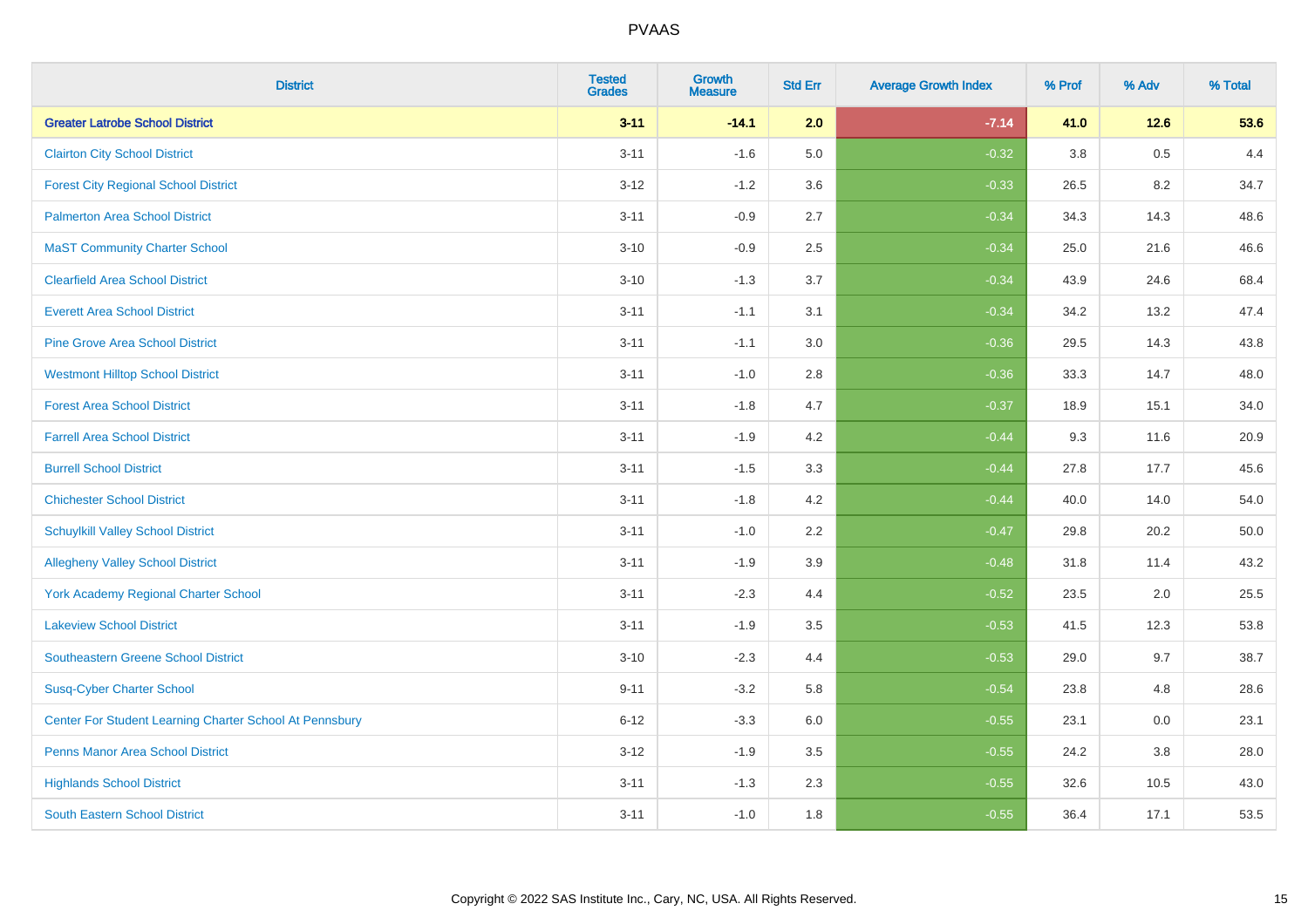| <b>District</b>                             | <b>Tested</b><br><b>Grades</b> | <b>Growth</b><br><b>Measure</b> | <b>Std Err</b> | <b>Average Growth Index</b> | % Prof | % Adv | % Total |
|---------------------------------------------|--------------------------------|---------------------------------|----------------|-----------------------------|--------|-------|---------|
| <b>Greater Latrobe School District</b>      | $3 - 11$                       | $-14.1$                         | 2.0            | $-7.14$                     | 41.0   | 12.6  | 53.6    |
| <b>Exeter Township School District</b>      | $3 - 11$                       | $-1.0$                          | 1.7            | $-0.58$                     | 27.2   | 15.6  | 42.8    |
| <b>Bangor Area School District</b>          | $3 - 12$                       | $-1.2$                          | 2.0            | $-0.60$                     | 25.8   | 12.7  | 38.5    |
| <b>Carlynton School District</b>            | $3 - 11$                       | $-2.0$                          | 3.2            | $-0.62$                     | 27.9   | 5.2   | 33.1    |
| <b>Lebanon School District</b>              | $3 - 11$                       | $-1.2$                          | 1.9            | $-0.63$                     | 15.2   | 6.4   | 21.6    |
| Propel Charter School - Braddock Hills      | $3 - 11$                       | $-2.1$                          | 3.3            | $-0.63$                     | 4.8    | 3.2   | 8.1     |
| <b>New Brighton Area School District</b>    | $3 - 11$                       | $-2.1$                          | 3.2            | $-0.65$                     | 31.5   | 11.1  | 42.6    |
| <b>Monessen City School District</b>        | $3 - 10$                       | $-3.9$                          | 5.6            | $-0.69$                     | 21.0   | 10.5  | 31.6    |
| <b>Tri-Valley School District</b>           | $3 - 10$                       | $-2.7$                          | 3.9            | $-0.69$                     | 31.0   | 9.5   | 40.5    |
| Northern Bedford County School District     | $3 - 11$                       | $-2.3$                          | 3.3            | $-0.69$                     | 26.2   | 16.9  | 43.1    |
| <b>Norwin School District</b>               | $3 - 11$                       | $-1.1$                          | 1.6            | $-0.70$                     | 37.7   | 27.6  | 65.2    |
| <b>Albert Gallatin Area School District</b> | $3 - 11$                       | $-1.7$                          | 2.3            | $-0.72$                     | 31.9   | 20.7  | 52.7    |
| <b>Valley Grove School District</b>         | $3 - 10$                       | $-4.0$                          | 5.5            | $-0.72$                     | 68.4   | 15.8  | 84.2    |
| Urban Pathways 6-12 Charter School          | $6 - 11$                       | $-4.1$                          | 5.7            | $-0.72$                     | 0.0    | 0.0   | $0.0\,$ |
| <b>Roberto Clemente Charter School</b>      | $3 - 12$                       | $-3.3$                          | 4.1            | $-0.79$                     | 22.7   | 4.6   | 27.3    |
| <b>Bradford Area School District</b>        | $3 - 12$                       | $-1.8$                          | 2.3            | $-0.79$                     | 31.2   | 16.7  | 47.9    |
| Mastery Charter School - Shoemaker Campus   | $7 - 10$                       | $-2.3$                          | 2.8            | $-0.81$                     | 10.1   | 3.7   | 13.8    |
| <b>Northgate School District</b>            | $3 - 11$                       | $-3.0$                          | 3.4            | $-0.85$                     | 35.6   | 6.8   | 42.4    |
| <b>Minersville Area School District</b>     | $3 - 11$                       | $-2.9$                          | 3.4            | $-0.86$                     | 27.4   | 9.7   | 37.1    |
| <b>Reynolds School District</b>             | $3 - 10$                       | $-3.0$                          | 3.5            | $-0.87$                     | 27.3   | 9.1   | 36.4    |
| <b>Carbondale Area School District</b>      | $3 - 10$                       | $-2.8$                          | 3.2            | $-0.87$                     | 27.5   | 2.9   | 30.4    |
| <b>Mount Union Area School District</b>     | $3 - 10$                       | $-2.5$                          | 2.8            | $-0.89$                     | 19.8   | 5.8   | 25.6    |
| <b>Uniontown Area School District</b>       | $3 - 11$                       | $-2.8$                          | 3.1            | $-0.91$                     | 31.7   | 7.3   | 39.0    |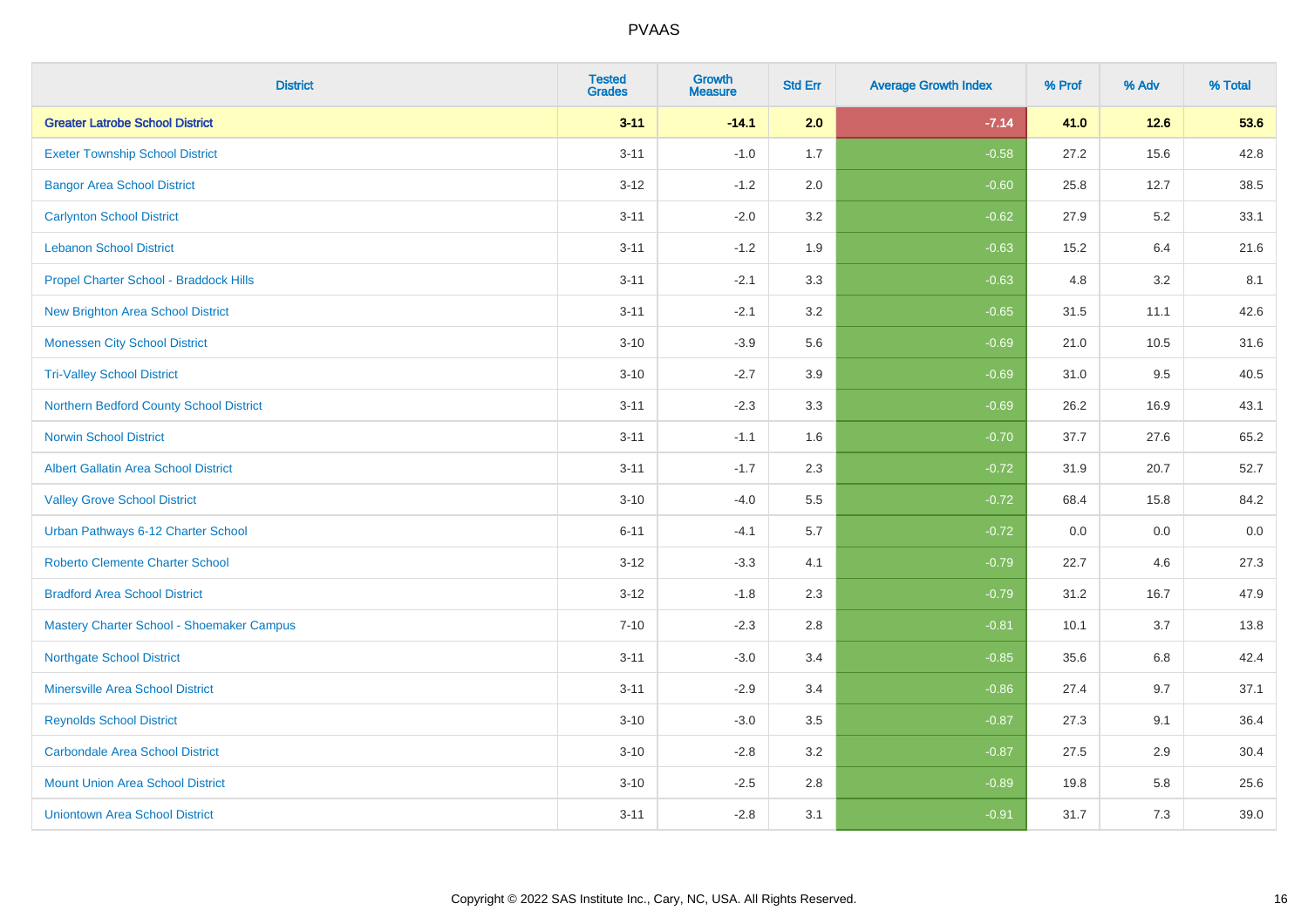| <b>District</b>                                 | <b>Tested</b><br><b>Grades</b> | <b>Growth</b><br><b>Measure</b> | <b>Std Err</b> | <b>Average Growth Index</b> | % Prof | % Adv   | % Total |
|-------------------------------------------------|--------------------------------|---------------------------------|----------------|-----------------------------|--------|---------|---------|
| <b>Greater Latrobe School District</b>          | $3 - 11$                       | $-14.1$                         | 2.0            | $-7.14$                     | 41.0   | $12.6$  | 53.6    |
| <b>Conneaut School District</b>                 | $3 - 12$                       | $-2.3$                          | 2.6            | $-0.91$                     | 27.4   | 9.7     | 37.1    |
| <b>Wyomissing Area School District</b>          | $3-12$                         | $-2.4$                          | 2.6            | $-0.92$                     | 25.6   | 28.1    | 53.7    |
| <b>Propel Charter School-Montour</b>            | $3 - 10$                       | $-3.4$                          | 3.6            | $-0.93$                     | 7.7    | $0.0\,$ | 7.7     |
| <b>KIPP Dubois Charter School</b>               | $9 - 10$                       | $-3.0$                          | 3.1            | $-0.95$                     | 10.0   | 0.0     | 10.0    |
| <b>Northwest Area School District</b>           | $3 - 10$                       | $-3.2$                          | 3.3            | $-0.97$                     | 30.4   | 13.0    | 43.5    |
| <b>Sugar Valley Rural Charter School</b>        | $3 - 11$                       | $-3.6$                          | 3.7            | $-0.98$                     | 10.3   | 0.0     | 10.3    |
| <b>Shamokin Area School District</b>            | $3 - 11$                       | $-2.6$                          | 2.5            | $-1.06$                     | 19.6   | 9.8     | 29.3    |
| <b>Mahanoy Area School District</b>             | $3 - 10$                       | $-3.4$                          | 3.1            | $-1.07$                     | 21.4   | 8.6     | 30.0    |
| <b>Moshannon Valley School District</b>         | $3 - 10$                       | $-5.1$                          | 4.6            | $-1.12$                     | 25.0   | 12.5    | 37.5    |
| <b>Cameron County School District</b>           | $3 - 12$                       | $-5.0$                          | 4.4            | $-1.12$                     | 34.9   | 4.8     | 39.7    |
| <b>Harmony Area School District</b>             | $3 - 10$                       | $-5.7$                          | 5.0            | $-1.13$                     | 33.3   | 0.0     | 33.3    |
| Northwestern Lehigh School District             | $3 - 11$                       | $-2.4$                          | 2.1            | $-1.14$                     | 41.7   | 17.9    | 59.5    |
| <b>Beaver Area School District</b>              | $3 - 10$                       | $-3.0$                          | 2.5            | $-1.16$                     | 25.8   | 27.8    | 53.6    |
| <b>Shaler Area School District</b>              | $3 - 11$                       | $-2.1$                          | 1.8            | $-1.18$                     | 32.0   | 13.0    | 45.0    |
| <b>Susquehanna Community School District</b>    | $3 - 11$                       | $-4.5$                          | 3.8            | $-1.19$                     | 31.9   | $8.8\,$ | 40.7    |
| <b>Cornell School District</b>                  | $3 - 11$                       | $-5.5$                          | 4.6            | $-1.20$                     | 11.3   | 3.2     | 14.5    |
| <b>Millville Area School District</b>           | $3-12$                         | $-5.6$                          | 4.4            | $-1.26$                     | 31.4   | 11.4    | 42.9    |
| <b>Springfield Township School District</b>     | $3 - 11$                       | $-3.9$                          | 3.1            | $-1.27$                     | 37.2   | 30.8    | 68.1    |
| <b>Propel Charter School-Homestead</b>          | $3 - 11$                       | $-5.0$                          | 3.9            | $-1.27$                     | 7.3    | 0.0     | 7.3     |
| <b>Keystone Education Center Charter School</b> | $3 - 12$                       | $-6.5$                          | 5.1            | $-1.28$                     | 0.0    | 0.0     | 0.0     |
| <b>Bucks County Technical High School</b>       | $9 - 10$                       | $-2.9$                          | 2.2            | $-1.29$                     | 27.7   | 10.4    | 38.2    |
| <b>Shenandoah Valley School District</b>        | $3 - 11$                       | $-4.5$                          | 3.5            | $-1.29$                     | 14.3   | 0.0     | 14.3    |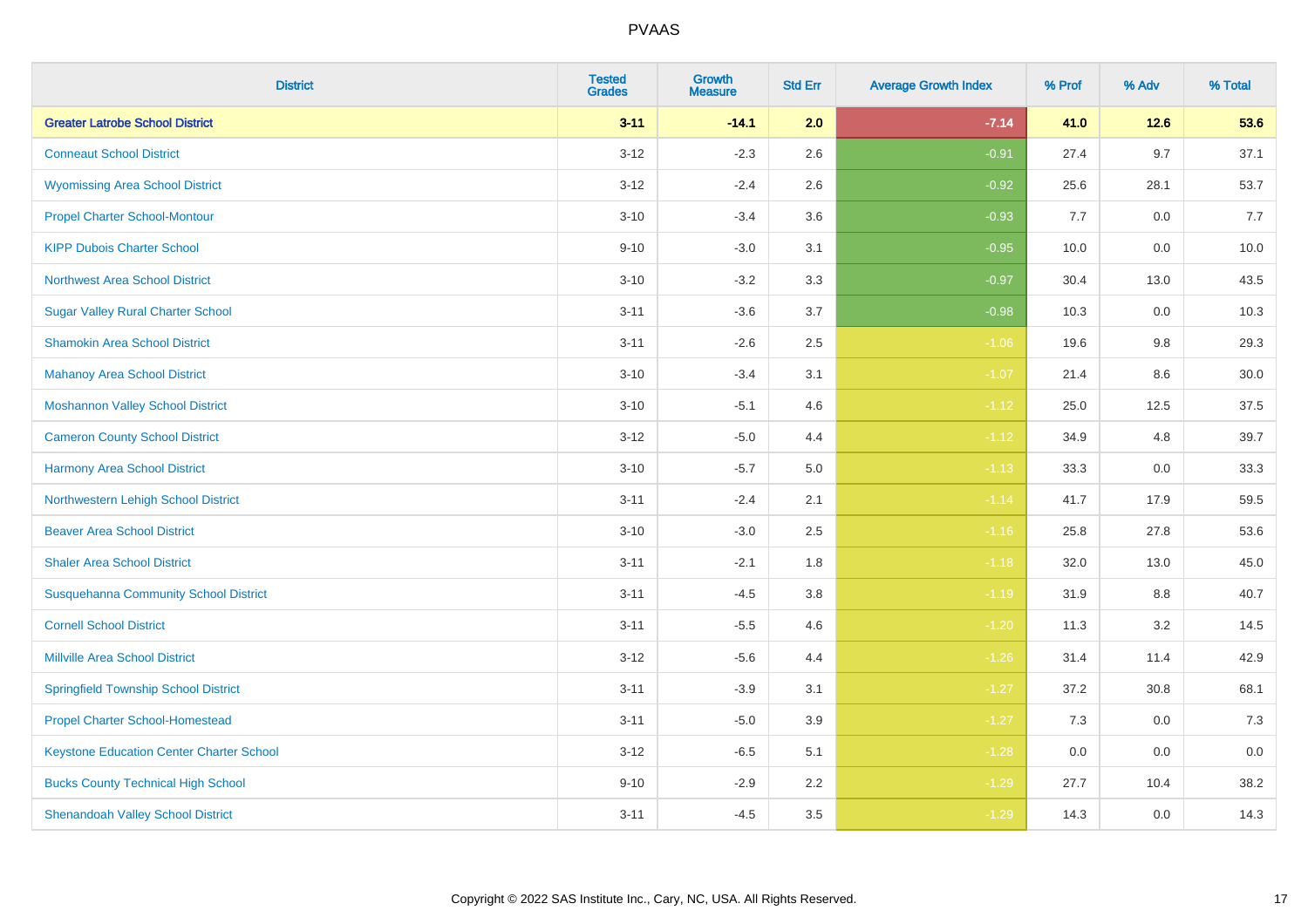| <b>District</b>                               | <b>Tested</b><br><b>Grades</b> | <b>Growth</b><br><b>Measure</b> | <b>Std Err</b> | <b>Average Growth Index</b> | % Prof | % Adv   | % Total |
|-----------------------------------------------|--------------------------------|---------------------------------|----------------|-----------------------------|--------|---------|---------|
| <b>Greater Latrobe School District</b>        | $3 - 11$                       | $-14.1$                         | 2.0            | $-7.14$                     | 41.0   | 12.6    | 53.6    |
| <b>Southern Fulton School District</b>        | $3 - 11$                       | $-5.1$                          | 4.0            | $-1.29$                     | 21.7   | 13.0    | 34.8    |
| <b>Rose Tree Media School District</b>        | $3 - 10$                       | $-2.8$                          | 2.1            | $-1.33$                     | 35.2   | 29.6    | 64.8    |
| <b>Northeast Bradford School District</b>     | $3 - 10$                       | $-5.0$                          | 3.7            | $-1.35$                     | 30.6   | 4.8     | 35.5    |
| <b>Dubois Area School District</b>            | $3 - 11$                       | $-2.8$                          | 2.0            | $-1.37$                     | 35.5   | 19.0    | 54.6    |
| <b>Chester-Upland School District</b>         | $3 - 11$                       | $-3.6$                          | 2.6            | $-1.38$                     | 1.6    | 0.0     | 1.6     |
| <b>Franklin Area School District</b>          | $3 - 11$                       | $-3.7$                          | 2.6            | $-1.43$                     | 30.5   | 5.9     | 36.4    |
| <b>Weatherly Area School District</b>         | $3 - 11$                       | $-5.8$                          | 4.0            | $-1.44$                     | 32.1   | 8.9     | 41.1    |
| <b>Middletown Area School District</b>        | $3 - 11$                       | $-3.4$                          | 2.4            | $-1.44$                     | 34.3   | 15.2    | 49.4    |
| Rochester Area School District                | $3 - 11$                       | $-5.7$                          | 3.9            | $-1.45$                     | 14.9   | 2.1     | 17.0    |
| <b>Greater Johnstown School District</b>      | $3 - 11$                       | $-3.5$                          | 2.4            | $-1.45$                     | 10.3   | 1.3     | 11.5    |
| Salisbury-Elk Lick School District            | $3 - 11$                       | $-8.4$                          | 5.8            | $-1.45$                     | 33.3   | 5.6     | 38.9    |
| <b>Troy Area School District</b>              | $3 - 10$                       | $-4.7$                          | 3.2            | $-1.46$                     | 22.8   | 16.5    | 39.2    |
| <b>Towanda Area School District</b>           | $3 - 11$                       | $-4.0$                          | 2.6            | $-1.52$                     | 24.8   | 9.9     | 34.8    |
| <b>Crestwood School District</b>              | $3 - 11$                       | $-3.4$                          | 2.2            | $-1.52$                     | 33.1   | 21.7    | 54.9    |
| <b>Nazareth Area School District</b>          | $3 - 11$                       | $-2.5$                          | 1.7            | $-1.53$                     | 29.2   | 24.6    | 53.8    |
| <b>Universal Audenried Charter School</b>     | $9 - 11$                       | $-3.8$                          | 2.5            | $-1.53$                     | 3.0    | $0.5\,$ | 3.5     |
| <b>Ridgway Area School District</b>           | $3 - 11$                       | $-6.1$                          | 4.0            | $-1.53$                     | 42.2   | 15.6    | 57.8    |
| <b>Conemaugh Valley School District</b>       | $3-12$                         | $-6.3$                          | 4.1            | $-1.54$                     | 23.7   | 5.1     | 28.8    |
| <b>Charleroi School District</b>              | $3 - 11$                       | $-4.3$                          | 2.7            | $-1.55$                     | 22.2   | 15.9    | 38.1    |
| <b>Shanksville-Stonycreek School District</b> | $3 - 10$                       | $-8.6$                          | 5.5            | $-1.55$                     | 17.6   | 23.5    | 41.2    |
| <b>Slippery Rock Area School District</b>     | $3 - 11$                       | $-3.8$                          | 2.5            | $-1.56$                     | 30.8   | 21.9    | 52.7    |
| Insight PA Cyber Charter School               | $3 - 11$                       | $-9.4$                          | 5.8            | $-1.62$                     | 25.6   | 4.6     | 30.2    |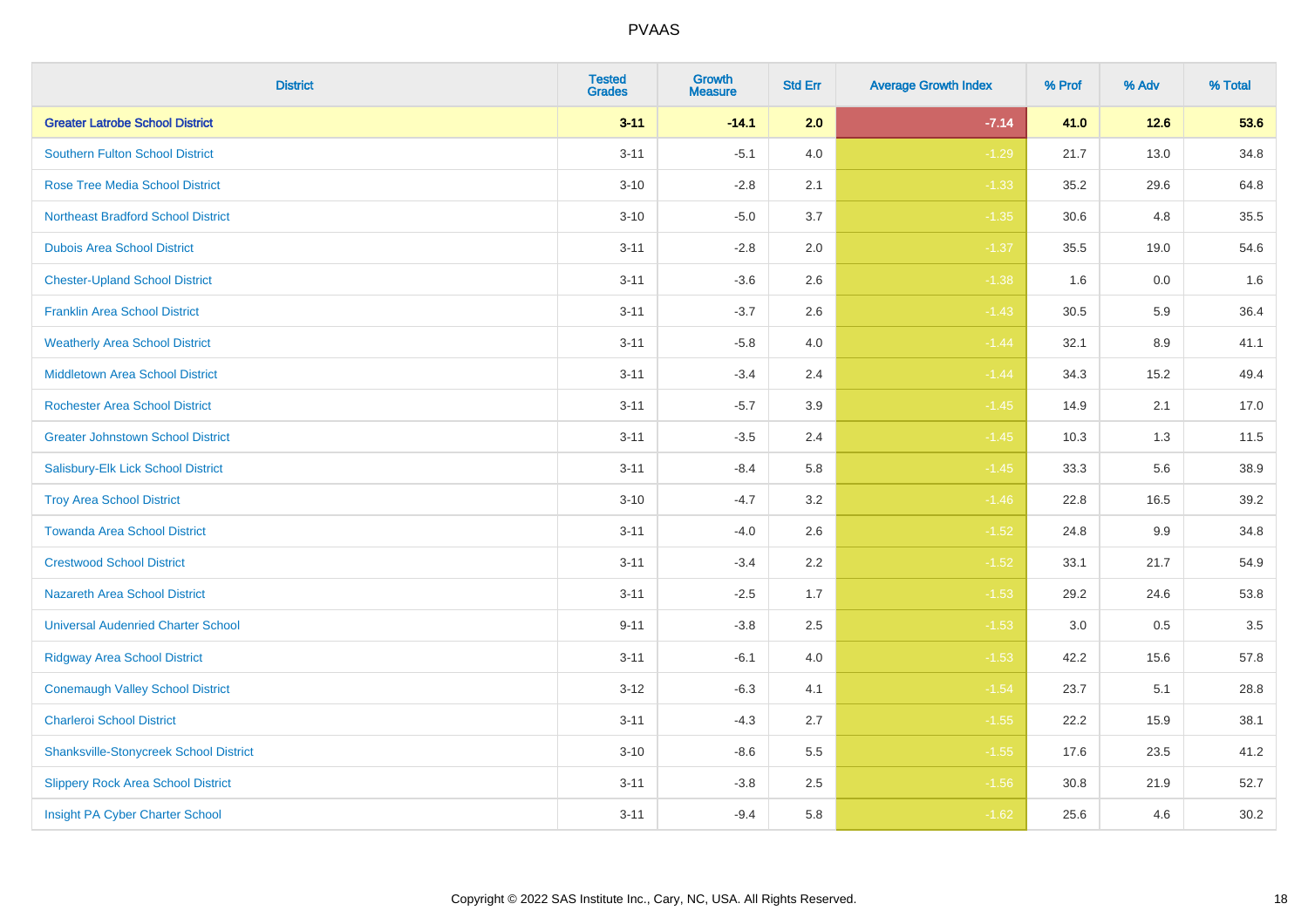| <b>District</b>                                        | <b>Tested</b><br><b>Grades</b> | <b>Growth</b><br><b>Measure</b> | <b>Std Err</b> | <b>Average Growth Index</b> | % Prof | % Adv   | % Total |
|--------------------------------------------------------|--------------------------------|---------------------------------|----------------|-----------------------------|--------|---------|---------|
| <b>Greater Latrobe School District</b>                 | $3 - 11$                       | $-14.1$                         | 2.0            | $-7.14$                     | 41.0   | $12.6$  | 53.6    |
| <b>Laurel Highlands School District</b>                | $3 - 11$                       | $-3.8$                          | 2.3            | $-1.63$                     | 20.9   | 14.6    | 35.4    |
| <b>Hollidaysburg Area School District</b>              | $3 - 11$                       | $-2.7$                          | 1.6            | $-1.64$                     | 32.6   | 15.2    | 47.8    |
| Hatboro-Horsham School District                        | $3 - 11$                       | $-2.7$                          | 1.6            | $-1.65$                     | 27.9   | 17.9    | 45.8    |
| <b>Steelton-Highspire School District</b>              | $3 - 11$                       | $-5.3$                          | 3.2            | $-1.65$                     | 13.9   | 0.0     | 13.9    |
| <b>Woodland Hills School District</b>                  | $3 - 12$                       | $-4.2$                          | 2.5            | $-1.66$                     | 10.1   | 1.4     | 11.5    |
| <b>Dauphin County Technical School</b>                 | $9 - 11$                       | $-3.9$                          | 2.3            | $-1.67$                     | 18.3   | 11.1    | 29.3    |
| <b>Environmental Charter School At Frick Park</b>      | $3-9$                          | $-6.2$                          | 3.7            | $-1.67$                     | 25.9   | 3.4     | 29.3    |
| <b>Twin Valley School District</b>                     | $3 - 12$                       | $-3.2$                          | 1.9            | $-1.68$                     | 38.8   | 19.8    | 58.6    |
| <b>Union Area School District</b>                      | $3 - 11$                       | $-6.5$                          | 3.8            | $-1.70$                     | 30.6   | 12.2    | 42.9    |
| Southern Huntingdon County School District             | $3 - 11$                       | $-5.9$                          | 3.4            | $-1.76$                     | 32.8   | 4.9     | 37.7    |
| <b>Oxford Area School District</b>                     | $3 - 11$                       | $-3.1$                          | 1.8            | $-1.77$                     | 27.5   | 14.5    | 42.0    |
| Renaissance Academy Charter School                     | $3 - 11$                       | $-5.6$                          | 3.1            | $-1.79$                     | 28.4   | 18.5    | 46.9    |
| <b>Pleasant Valley School District</b>                 | $3 - 11$                       | $-3.3$                          | 1.8            | $-1.80$                     | 28.5   | 10.4    | 39.0    |
| New Kensington-Arnold School District                  | $3 - 11$                       | $-5.8$                          | 3.2            | $-1.80$                     | 10.8   | 1.2     | 12.0    |
| <b>Westinghouse Arts Academy Charter School</b>        | $9 - 10$                       | $-6.0$                          | 3.3            | $-1.81$                     | 20.2   | $8.9\,$ | 29.1    |
| <b>West Chester Area School District</b>               | $3 - 11$                       | $-2.1$                          | 1.2            | $-1.83$                     | 36.4   | 23.2    | 59.6    |
| <b>Montgomery Area School District</b>                 | $3 - 11$                       | $-5.8$                          | 3.2            | $-1.83$                     | 25.0   | 11.5    | 36.5    |
| <b>Penn Cambria School District</b>                    | $3 - 11$                       | $-4.5$                          | 2.4            | $-1.86$                     | 27.3   | 15.8    | 43.2    |
| <b>Chester Charter Scholars Academy Charter School</b> | $3 - 12$                       | $-6.2$                          | 3.3            | $-1.88$                     | 2.2    | 0.0     | 2.2     |
| <b>Jenkintown School District</b>                      | $3 - 11$                       | $-7.9$                          | 4.1            | $-1.92$                     | 34.1   | 27.3    | 61.4    |
| Millersburg Area School District                       | $3 - 11$                       | $-6.6$                          | 3.4            | $-1.92$                     | 24.1   | 10.3    | 34.5    |
| <b>Southern Lehigh School District</b>                 | $3 - 11$                       | $-4.1$                          | 2.1            | $-1.94$                     | 39.3   | 28.0    | 67.2    |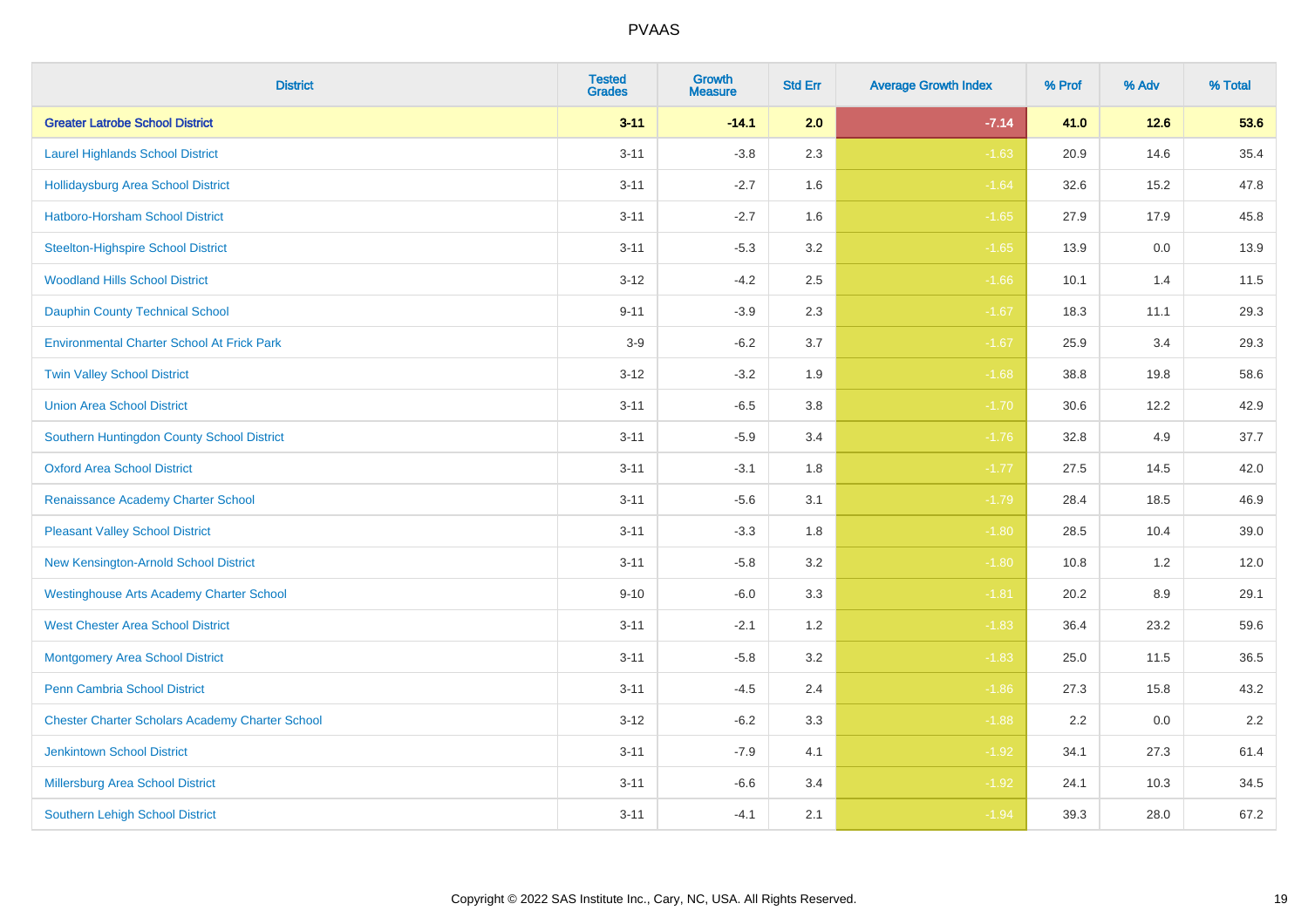| <b>District</b>                                                       | <b>Tested</b><br><b>Grades</b> | <b>Growth</b><br><b>Measure</b> | <b>Std Err</b> | <b>Average Growth Index</b> | % Prof | % Adv   | % Total |
|-----------------------------------------------------------------------|--------------------------------|---------------------------------|----------------|-----------------------------|--------|---------|---------|
| <b>Greater Latrobe School District</b>                                | $3 - 11$                       | $-14.1$                         | 2.0            | $-7.14$                     | 41.0   | $12.6$  | 53.6    |
| Schuylkill Haven Area School District                                 | $3 - 11$                       | $-5.3$                          | 2.7            | $-1.96$                     | 22.2   | 11.6    | 33.8    |
| <b>North East School District</b>                                     | $3 - 11$                       | $-5.3$                          | 2.7            | $-1.97$                     | 31.7   | 24.8    | 56.4    |
| <b>Titusville Area School District</b>                                | $3 - 11$                       | $-5.0$                          | 2.5            | $-1.98$                     | 26.5   | 6.8     | 33.3    |
| Lehigh Valley Academy Regional Charter School                         | $3 - 11$                       | $-5.9$                          | 3.0            | $-1.98$                     | 20.0   | 7.7     | 27.7    |
| Lincoln Leadership Academy Charter School                             | $3 - 12$                       | $-7.4$                          | 3.7            | $-1.99$                     | 6.4    | 2.1     | 8.5     |
| <b>Sto-Rox School District</b>                                        | $3 - 10$                       | $-7.0$                          | 3.5            | $-1.99$                     | 3.2    | $0.0\,$ | 3.2     |
| <b>Kiski Area School District</b>                                     | $3 - 11$                       | $-4.0$                          | 2.0            | $-1.99$                     | 23.1   | 18.2    | 41.3    |
| <b>Bristol Borough School District</b>                                | $3 - 12$                       | $-5.9$                          | 2.9            | $-2.00$                     | 27.8   | 3.3     | 31.1    |
| Preparatory Charter School Of Mathematics, Science, Tech, And Careers | $9 - 10$                       | $-5.1$                          | $2.5\,$        | $-2.03$                     | 6.3    | 1.4     | 7.7     |
| <b>Riverside Beaver County School District</b>                        | $3 - 11$                       | $-5.5$                          | 2.7            | $-2.03$                     | 35.8   | 23.2    | 59.0    |
| <b>Freedom Area School District</b>                                   | $3 - 11$                       | $-6.3$                          | 3.1            | $-2.04$                     | 22.9   | 8.4     | 31.3    |
| <b>Boyertown Area School District</b>                                 | $3 - 11$                       | $-2.9$                          | 1.4            | $-2.06$                     | 30.8   | 22.6    | 53.4    |
| <b>West Greene School District</b>                                    | $3 - 11$                       | $-8.1$                          | 3.9            | $-2.08$                     | 31.0   | 11.9    | 42.9    |
| <b>Wellsboro Area School District</b>                                 | $3 - 11$                       | $-6.3$                          | 3.0            | $-2.08$                     | 24.4   | 13.4    | 37.8    |
| <b>Mastery Charter School - Gratz Campus</b>                          | $7 - 10$                       | $-9.5$                          | 4.6            | $-2.09$                     | 0.0    | 3.4     | 3.4     |
| <b>East Allegheny School District</b>                                 | $3 - 11$                       | $-6.4$                          | 3.0            | $-2.11$                     | 21.0   | 7.4     | 28.4    |
| <b>West Middlesex Area School District</b>                            | $3 - 10$                       | $-7.4$                          | 3.5            | $-2.11$                     | 32.0   | 9.6     | 41.6    |
| <b>Cambria Heights School District</b>                                | $3 - 10$                       | $-6.2$                          | 2.9            | $-2.11$                     | 25.0   | 13.0    | 38.0    |
| <b>Elk Lake School District</b>                                       | $3 - 11$                       | $-6.1$                          | 2.9            | $-2.12$                     | 26.3   | 11.6    | 37.9    |
| North Schuylkill School District                                      | $3 - 11$                       | $-4.7$                          | 2.2            | $-2.16$                     | 20.2   | 11.7    | 31.9    |
| <b>Western Beaver County School District</b>                          | $3 - 11$                       | $-9.3$                          | 4.2            | $-2.20$                     | 45.1   | 3.9     | 49.0    |
| <b>Wyoming Area School District</b>                                   | $3 - 10$                       | $-5.5$                          | 2.5            | $-2.21$                     | 32.0   | 9.6     | 41.6    |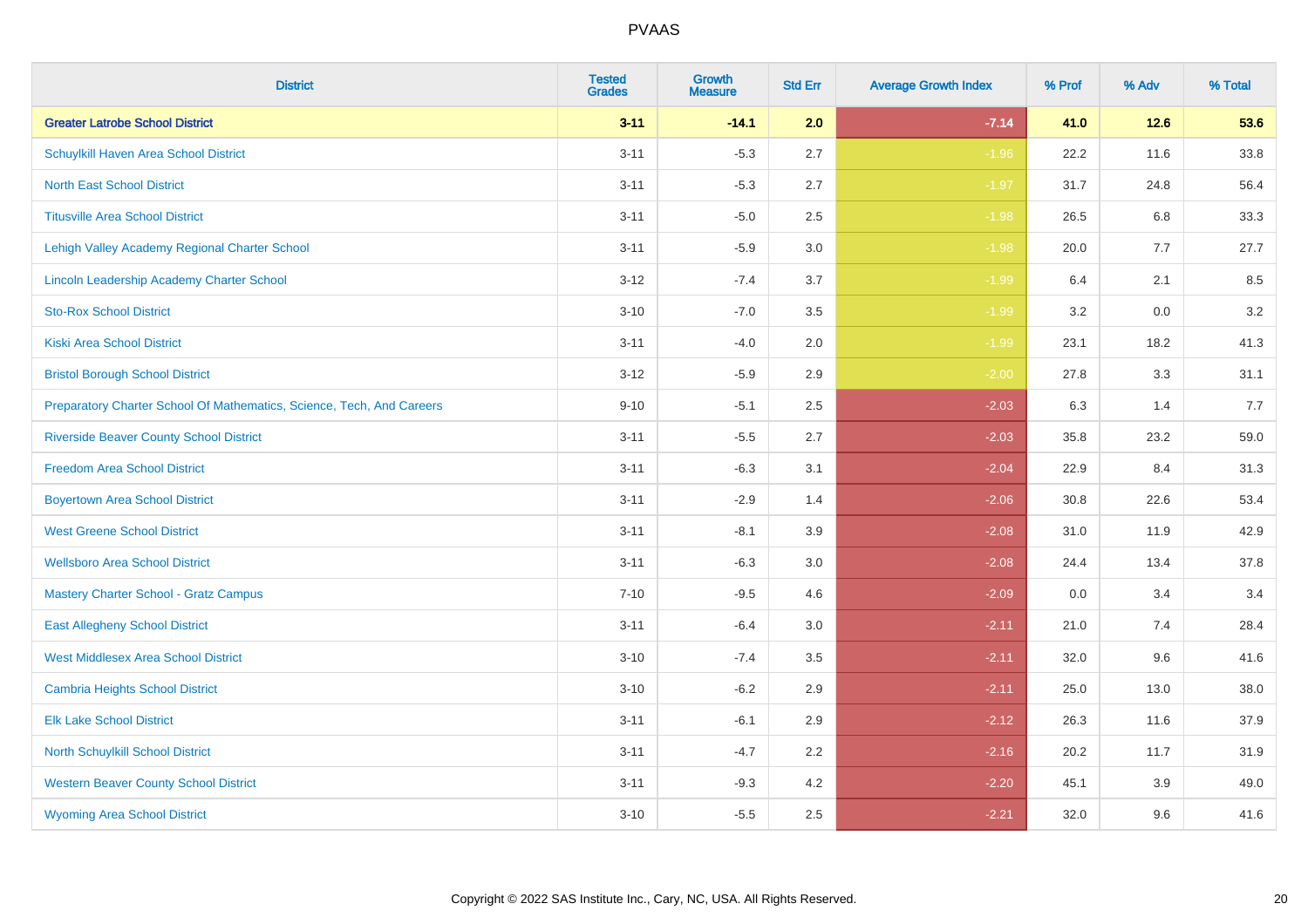| <b>District</b>                               | <b>Tested</b><br><b>Grades</b> | <b>Growth</b><br><b>Measure</b> | <b>Std Err</b> | <b>Average Growth Index</b> | % Prof | % Adv | % Total |
|-----------------------------------------------|--------------------------------|---------------------------------|----------------|-----------------------------|--------|-------|---------|
| <b>Greater Latrobe School District</b>        | $3 - 11$                       | $-14.1$                         | 2.0            | $-7.14$                     | 41.0   | 12.6  | 53.6    |
| <b>Elizabeth Forward School District</b>      | $3 - 11$                       | $-5.5$                          | 2.5            | $-2.25$                     | 32.2   | 12.8  | 45.0    |
| <b>Yough School District</b>                  | $3 - 10$                       | $-6.2$                          | 2.7            | $-2.27$                     | 28.9   | 8.8   | 37.7    |
| <b>Owen J Roberts School District</b>         | $3 - 11$                       | $-3.5$                          | 1.5            | $-2.27$                     | 36.8   | 24.4  | 61.2    |
| <b>Susquenita School District</b>             | $3 - 11$                       | $-5.9$                          | 2.6            | $-2.28$                     | 30.6   | 13.9  | 44.4    |
| <b>Achievement House Charter School</b>       | $7 - 11$                       | $-8.2$                          | 3.6            | $-2.28$                     | 16.7   | 2.8   | 19.4    |
| <b>Carmichaels Area School District</b>       | $3 - 10$                       | $-7.0$                          | 3.1            | $-2.30$                     | 17.8   | 9.6   | 27.4    |
| <b>Commodore Perry School District</b>        | $3 - 11$                       | $-10.4$                         | 4.5            | $-2.30$                     | 29.4   | 5.9   | 35.3    |
| Jamestown Area School District                | $3 - 11$                       | $-9.5$                          | 4.1            | $-2.33$                     | 41.5   | 4.9   | 46.3    |
| <b>Riverside School District</b>              | $3 - 11$                       | $-6.2$                          | 2.7            | $-2.33$                     | 20.8   | 17.0  | 37.7    |
| <b>City CHS</b>                               | $10 - 11$                      | $-5.6$                          | 2.4            | $-2.34$                     | 15.9   | 1.5   | 17.4    |
| <b>Octorara Area School District</b>          | $3 - 11$                       | $-7.5$                          | 3.2            | $-2.35$                     | 26.1   | 17.0  | 43.2    |
| <b>Pottsville Area School District</b>        | $3 - 12$                       | $-4.9$                          | 2.1            | $-2.36$                     | 21.8   | 7.9   | 29.6    |
| <b>Mount Pleasant Area School District</b>    | $3 - 11$                       | $-5.4$                          | 2.3            | $-2.37$                     | 33.3   | 8.7   | 42.0    |
| <b>Wyoming Valley West School District</b>    | $3 - 11$                       | $-5.5$                          | 2.3            | $-2.38$                     | 22.2   | 9.2   | 31.4    |
| <b>Redbank Valley School District</b>         | $3 - 11$                       | $-7.5$                          | 3.1            | $-2.41$                     | 12.4   | 10.6  | 23.1    |
| <b>Forbes Road School District</b>            | $3 - 11$                       | $-11.5$                         | 4.7            | $-2.43$                     | 23.1   | 10.3  | 33.3    |
| Pocono Mountain School District               | $3 - 12$                       | $-4.3$                          | 1.8            | $-2.43$                     | 35.5   | 17.1  | 52.6    |
| Perseus House Charter School Of Excellence    | $6 - 11$                       | $-6.4$                          | 2.6            | $-2.50$                     | 0.9    | 0.0   | 0.9     |
| <b>Columbia-Montour AVTS</b>                  | $9 - 10$                       | $-7.1$                          | 2.8            | $-2.52$                     | 19.5   | 3.2   | 22.7    |
| <b>Antietam School District</b>               | $3 - 10$                       | $-9.5$                          | 3.7            | $-2.57$                     | 20.9   | 1.5   | 22.4    |
| <b>Greater Nanticoke Area School District</b> | $3 - 12$                       | $-6.8$                          | 2.6            | $-2.58$                     | 15.2   | 8.9   | 24.1    |
| Catasauqua Area School District               | $3 - 12$                       | $-7.3$                          | 2.8            | $-2.58$                     | 27.1   | 11.2  | 38.3    |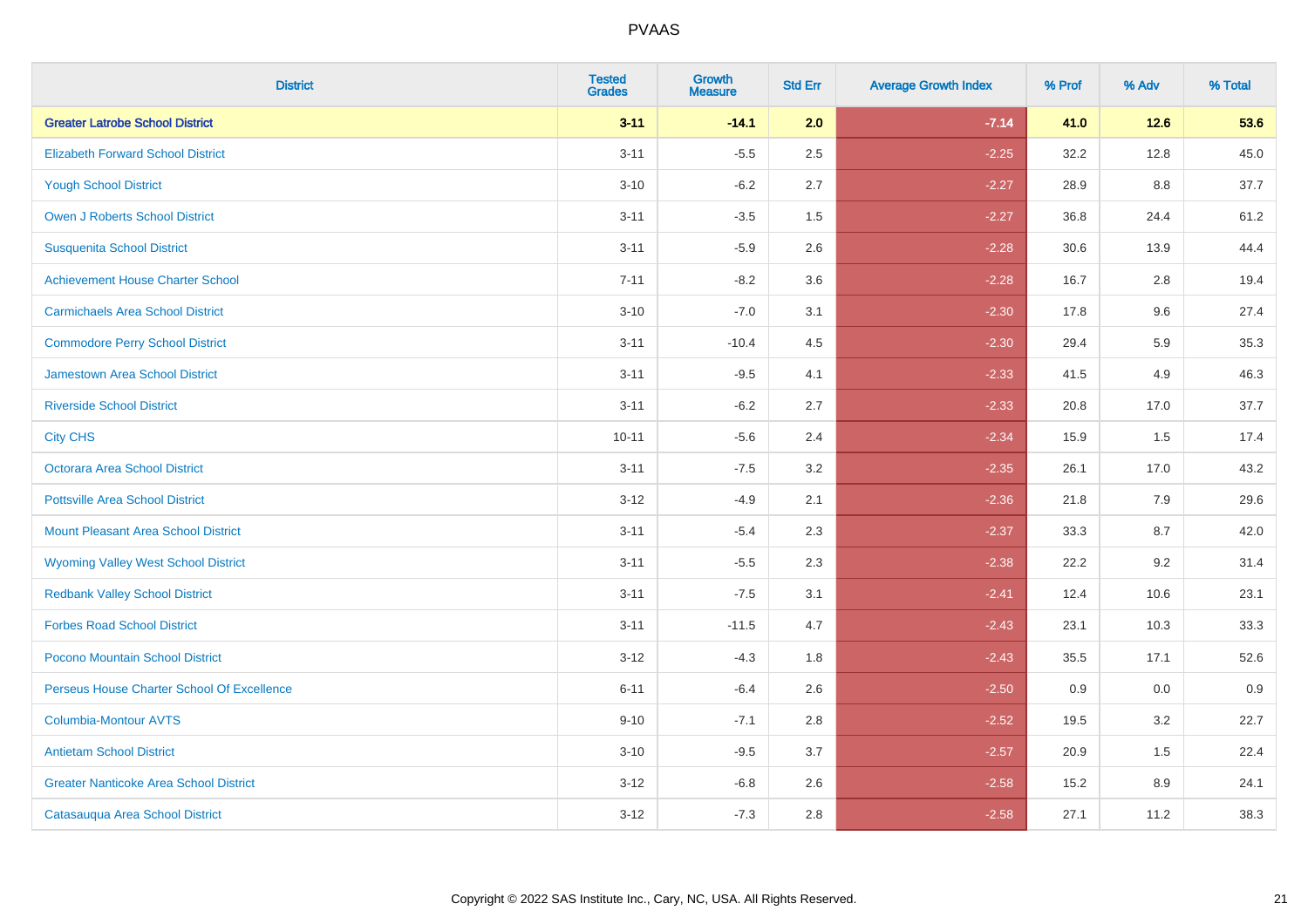| <b>District</b>                                | <b>Tested</b><br><b>Grades</b> | <b>Growth</b><br><b>Measure</b> | <b>Std Err</b> | <b>Average Growth Index</b> | % Prof | % Adv  | % Total |
|------------------------------------------------|--------------------------------|---------------------------------|----------------|-----------------------------|--------|--------|---------|
| <b>Greater Latrobe School District</b>         | $3 - 11$                       | $-14.1$                         | 2.0            | $-7.14$                     | 41.0   | $12.6$ | 53.6    |
| <b>Union City Area School District</b>         | $3 - 12$                       | $-8.7$                          | 3.3            | $-2.59$                     | 29.7   | 10.9   | 40.6    |
| <b>Bethel Park School District</b>             | $3 - 11$                       | $-4.4$                          | 1.7            | $-2.62$                     | 40.1   | 27.3   | 67.4    |
| <b>Richland School District</b>                | $3 - 11$                       | $-6.9$                          | 2.6            | $-2.63$                     | 40.1   | 20.9   | 61.0    |
| <b>Turkeyfoot Valley Area School District</b>  | $3 - 12$                       | $-15.4$                         | 5.8            | $-2.66$                     | 3.8    | 3.8    | 7.6     |
| <b>Connellsville Area School District</b>      | $3 - 11$                       | $-5.3$                          | 2.0            | $-2.67$                     | 24.2   | 5.0    | 29.1    |
| <b>Blairsville-Saltsburg School District</b>   | $3 - 11$                       | $-7.5$                          | 2.8            | $-2.67$                     | 20.1   | 8.2    | 28.3    |
| <b>Lawrence County CTC</b>                     | $10 - 11$                      | $-9.8$                          | 3.7            | $-2.68$                     | 7.3    | 0.0    | 7.3     |
| <b>Avonworth School District</b>               | $3 - 10$                       | $-6.2$                          | 2.3            | $-2.68$                     | 35.9   | 14.1   | 50.0    |
| <b>Governor Mifflin School District</b>        | $3 - 11$                       | $-4.4$                          | 1.6            | $-2.69$                     | 30.3   | 7.7    | 38.0    |
| <b>Eastern York School District</b>            | $3 - 11$                       | $-6.2$                          | 2.3            | $-2.70$                     | 27.8   | 18.5   | 46.4    |
| La Academia Partnership Charter School         | $6 - 11$                       | $-15.5$                         | 5.7            | $-2.70$                     | 2.3    | 0.0    | 2.3     |
| Karns City Area School District                | $3 - 11$                       | $-7.2$                          | 2.6            | $-2.71$                     | 26.4   | 20.8   | 47.2    |
| Selinsgrove Area School District               | $3-12$                         | $-5.7$                          | 2.1            | $-2.74$                     | 25.4   | 13.9   | 39.2    |
| <b>Clarion-Limestone Area School District</b>  | $3 - 12$                       | $-10.0$                         | 3.6            | $-2.76$                     | 28.3   | 20.0   | 48.3    |
| <b>Pottsgrove School District</b>              | $3 - 11$                       | $-5.5$                          | 2.0            | $-2.78$                     | 28.6   | 10.3   | 38.8    |
| <b>Quakertown Community School District</b>    | $3 - 12$                       | $-4.3$                          | 1.5            | $-2.79$                     | 33.8   | 20.1   | 53.8    |
| <b>Sharon City School District</b>             | $3 - 11$                       | $-6.5$                          | 2.3            | $-2.79$                     | 13.1   | 5.0    | 18.1    |
| <b>Innovative Arts Academy Charter School</b>  | $6 - 11$                       | $-7.2$                          | 2.5            | $-2.83$                     | 2.0    | 0.0    | $2.0\,$ |
| Southern Columbia Area School District         | $3 - 11$                       | $-8.5$                          | 3.0            | $-2.83$                     | 30.5   | 12.8   | 43.3    |
| <b>Berwick Area School District</b>            | $3 - 11$                       | $-6.9$                          | 2.4            | $-2.84$                     | 22.3   | 11.5   | 33.8    |
| Mifflinburg Area School District               | $3 - 11$                       | $-6.0$                          | 2.1            | $-2.87$                     | 32.7   | 13.3   | 46.0    |
| <b>Carbon Career &amp; Technical Institute</b> | $9 - 11$                       | $-9.3$                          | 3.2            | $-2.92$                     | 19.6   | 2.2    | 21.7    |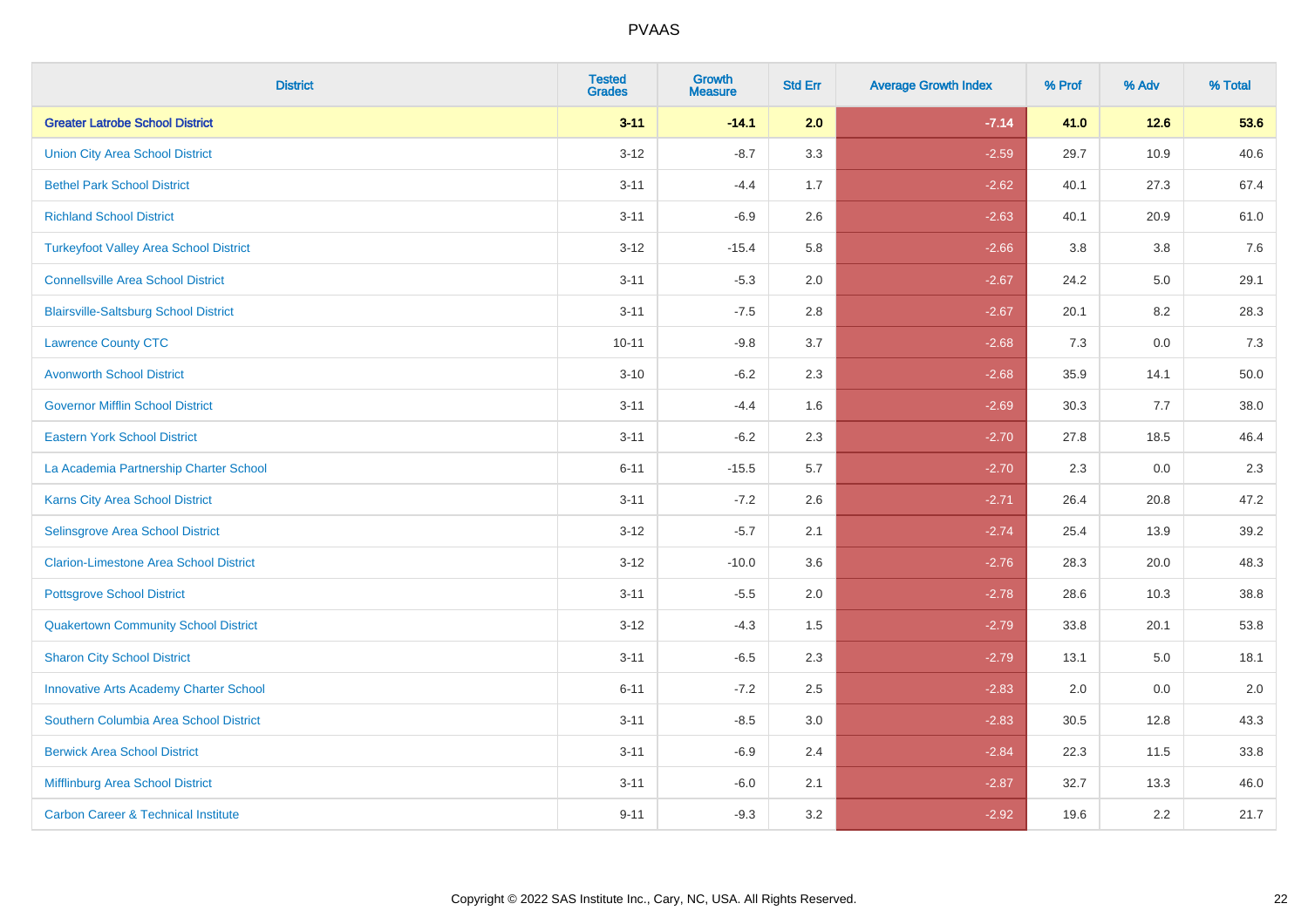| <b>District</b>                           | <b>Tested</b><br><b>Grades</b> | <b>Growth</b><br><b>Measure</b> | <b>Std Err</b> | <b>Average Growth Index</b> | % Prof | % Adv  | % Total |
|-------------------------------------------|--------------------------------|---------------------------------|----------------|-----------------------------|--------|--------|---------|
| <b>Greater Latrobe School District</b>    | $3 - 11$                       | $-14.1$                         | 2.0            | $-7.14$                     | 41.0   | $12.6$ | 53.6    |
| <b>Baldwin-Whitehall School District</b>  | $3 - 11$                       | $-5.5$                          | 1.9            | $-2.93$                     | 32.0   | 14.7   | 46.7    |
| <b>Montour School District</b>            | $3 - 11$                       | $-6.1$                          | 2.1            | $-2.95$                     | 31.8   | 23.6   | 55.3    |
| <b>Carlisle Area School District</b>      | $3 - 11$                       | $-5.2$                          | 1.7            | $-2.99$                     | 28.0   | 19.3   | 47.3    |
| <b>Corry Area School District</b>         | $3 - 11$                       | $-6.8$                          | 2.3            | $-3.01$                     | 24.0   | 8.8    | 32.8    |
| <b>Gettysburg Area School District</b>    | $3 - 11$                       | $-6.0$                          | 2.0            | $-3.02$                     | 28.8   | 19.6   | 48.5    |
| Boys Latin Of Philadelphia Charter School | $6 - 12$                       | $-8.0$                          | 2.7            | $-3.02$                     | 1.4    | 0.0    | 1.4     |
| Imhotep Institute Charter High School     | $9 - 11$                       | $-17.6$                         | 5.8            | $-3.03$                     | 15.4   | 0.0    | 15.4    |
| <b>Greensburg Salem School District</b>   | $3 - 11$                       | $-6.9$                          | 2.2            | $-3.06$                     | 30.3   | 13.3   | 43.6    |
| California Area School District           | $3 - 10$                       | $-13.7$                         | 4.5            | $-3.06$                     | 41.7   | 16.7   | 58.3    |
| Jefferson-Morgan School District          | $3 - 10$                       | $-12.0$                         | 3.9            | $-3.09$                     | 28.6   | 6.1    | 34.7    |
| <b>Erie City School District</b>          | $3 - 12$                       | $-4.5$                          | 1.4            | $-3.09$                     | 13.4   | 6.7    | 20.1    |
| <b>Hanover Area School District</b>       | $3 - 11$                       | $-14.7$                         | 4.7            | $-3.13$                     | 12.1   | 3.0    | 15.2    |
| <b>Wissahickon School District</b>        | $3 - 10$                       | $-5.3$                          | 1.7            | $-3.14$                     | 27.5   | 29.0   | 56.6    |
| <b>Keystone Oaks School District</b>      | $3 - 11$                       | $-7.2$                          | 2.3            | $-3.14$                     | 30.0   | 11.1   | 41.0    |
| <b>Somerset Area School District</b>      | $3 - 11$                       | $-7.6$                          | 2.4            | $-3.17$                     | 21.0   | 14.5   | 35.5    |
| <b>Parkland School District</b>           | $3 - 11$                       | $-3.7$                          | 1.2            | $-3.17$                     | 31.4   | 30.6   | 62.0    |
| <b>Montoursville Area School District</b> | $3-12$                         | $-8.4$                          | 2.6            | $-3.17$                     | 38.8   | 18.2   | 57.0    |
| <b>Canon-Mcmillan School District</b>     | $3 - 11$                       | $-5.0$                          | 1.5            | $-3.25$                     | 30.8   | 28.5   | 59.3    |
| <b>Riverview School District</b>          | $3 - 11$                       | $-13.0$                         | 4.0            | $-3.29$                     | 43.1   | 7.8    | 51.0    |
| Lackawanna Trail School District          | $3 - 10$                       | $-11.0$                         | 3.3            | $-3.35$                     | 13.1   | 18.0   | 31.2    |
| East Stroudsburg Area School District     | $3 - 11$                       | $-4.9$                          | 1.4            | $-3.38$                     | 22.7   | 12.5   | 35.2    |
| <b>Mount Carmel Area School District</b>  | $3 - 11$                       | $-7.9$                          | 2.3            | $-3.38$                     | 18.2   | 4.4    | 22.6    |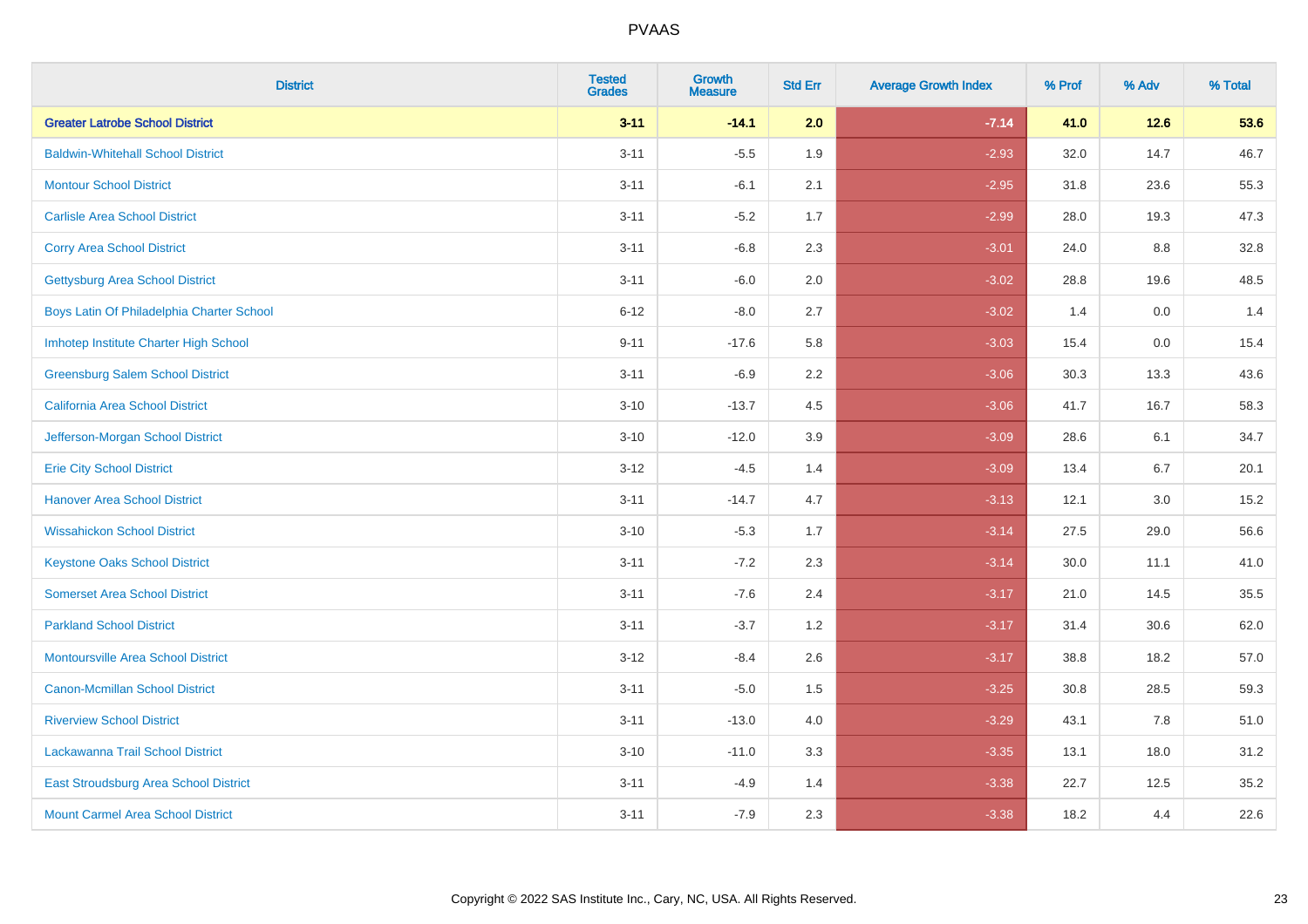| <b>District</b>                           | <b>Tested</b><br><b>Grades</b> | <b>Growth</b><br><b>Measure</b> | <b>Std Err</b> | <b>Average Growth Index</b> | % Prof | % Adv  | % Total |
|-------------------------------------------|--------------------------------|---------------------------------|----------------|-----------------------------|--------|--------|---------|
| <b>Greater Latrobe School District</b>    | $3 - 11$                       | $-14.1$                         | 2.0            | $-7.14$                     | 41.0   | $12.6$ | 53.6    |
| <b>Shikellamy School District</b>         | $3 - 10$                       | $-8.3$                          | 2.4            | $-3.42$                     | 20.8   | 18.5   | 39.2    |
| <b>Ligonier Valley School District</b>    | $3 - 11$                       | $-10.8$                         | 3.1            | $-3.43$                     | 34.1   | 5.8    | 39.9    |
| <b>South Park School District</b>         | $3 - 11$                       | $-8.8$                          | 2.5            | $-3.46$                     | 28.1   | 17.0   | 45.2    |
| <b>Burgettstown Area School District</b>  | $3 - 11$                       | $-11.2$                         | 3.2            | $-3.46$                     | 16.0   | 2.7    | 18.7    |
| Mechanicsburg Area School District        | $3 - 11$                       | $-5.7$                          | 1.6            | $-3.48$                     | 35.1   | 16.0   | 51.2    |
| Morrisville Borough School District       | $3 - 11$                       | $-13.1$                         | 3.7            | $-3.52$                     | 4.9    | 1.6    | 6.6     |
| <b>West York Area School District</b>     | $3 - 12$                       | $-9.8$                          | 2.7            | $-3.57$                     | 21.9   | 10.9   | 32.8    |
| <b>Old Forge School District</b>          | $3 - 12$                       | $-11.3$                         | 3.1            | $-3.62$                     | 28.6   | 13.2   | 41.8    |
| <b>Shade-Central City School District</b> | $3 - 11$                       | $-14.6$                         | 4.0            | $-3.68$                     | 9.6    | 0.0    | 9.6     |
| Jefferson County-Dubois AVTS              | $9 - 11$                       | $-11.7$                         | 3.1            | $-3.72$                     | 17.6   | 2.8    | 20.4    |
| <b>Pittston Area School District</b>      | $3 - 11$                       | $-8.2$                          | 2.2            | $-3.75$                     | 26.7   | 14.8   | 41.5    |
| <b>Mohawk Area School District</b>        | $3 - 11$                       | $-10.5$                         | 2.8            | $-3.75$                     | 35.1   | 10.6   | 45.7    |
| <b>Grove City Area School District</b>    | $3 - 12$                       | $-8.8$                          | 2.3            | $-3.89$                     | 25.6   | 16.4   | 42.0    |
| <b>Tacony Academy Charter School</b>      | $3 - 11$                       | $-12.9$                         | 3.3            | $-3.90$                     | 8.6    | 1.4    | 10.0    |
| <b>Bethlehem Area School District</b>     | $3 - 11$                       | $-4.5$                          | 1.1            | $-3.91$                     | 20.4   | 11.3   | 31.7    |
| <b>Tussey Mountain School District</b>    | $3 - 12$                       | $-13.0$                         | 3.3            | $-3.93$                     | 11.1   | 3.2    | 14.3    |
| <b>Windber Area School District</b>       | $3 - 11$                       | $-11.9$                         | 3.0            | $-3.94$                     | 41.0   | 10.3   | 51.3    |
| <b>Plum Borough School District</b>       | $3 - 11$                       | $-9.4$                          | 2.4            | $-3.98$                     | 32.9   | 27.4   | 60.4    |
| <b>Ellwood City Area School District</b>  | $3 - 11$                       | $-12.5$                         | 3.1            | $-4.00$                     | 26.7   | 8.7    | 35.4    |
| <b>Deer Lakes School District</b>         | $3 - 11$                       | $-10.0$                         | 2.5            | $-4.02$                     | 27.7   | 9.9    | 37.6    |
| <b>Southmoreland School District</b>      | $3 - 11$                       | $-12.5$                         | 3.1            | $-4.04$                     | 33.3   | 15.5   | 48.8    |
| <b>Milton Area School District</b>        | $3 - 11$                       | $-10.1$                         | 2.5            | $-4.04$                     | 23.0   | 11.3   | 34.2    |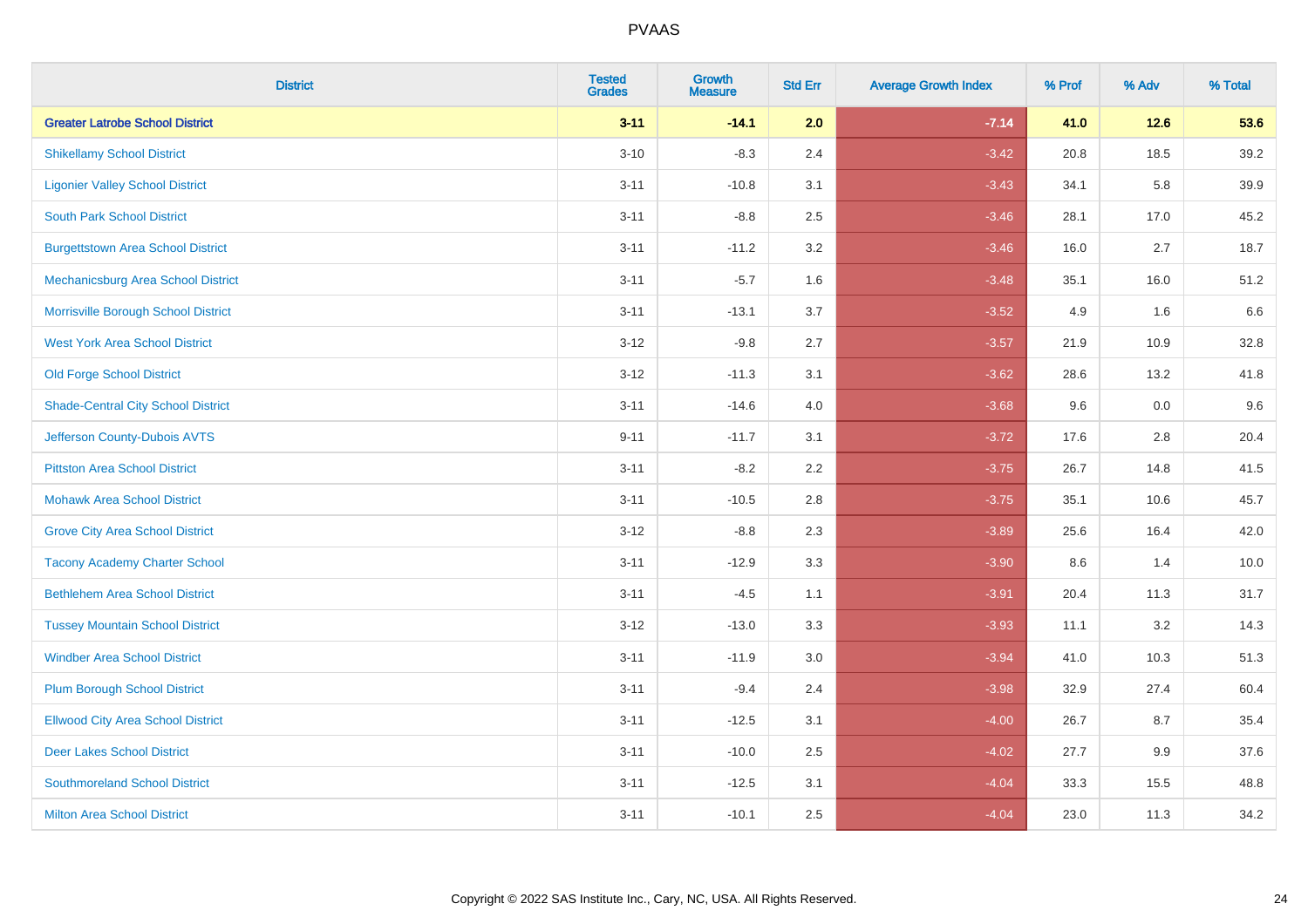| <b>District</b>                               | <b>Tested</b><br><b>Grades</b> | Growth<br><b>Measure</b> | <b>Std Err</b> | <b>Average Growth Index</b> | % Prof | % Adv   | % Total |
|-----------------------------------------------|--------------------------------|--------------------------|----------------|-----------------------------|--------|---------|---------|
| <b>Greater Latrobe School District</b>        | $3 - 11$                       | $-14.1$                  | 2.0            | $-7.14$                     | 41.0   | $12.6$  | 53.6    |
| <b>Scranton School District</b>               | $3 - 12$                       | $-10.1$                  | 2.5            | $-4.04$                     | 20.0   | 7.7     | 27.7    |
| <b>Mcguffey School District</b>               | $3 - 11$                       | $-12.1$                  | 3.0            | $-4.06$                     | 12.8   | 5.9     | 18.6    |
| <b>Moniteau School District</b>               | $3 - 11$                       | $-11.8$                  | 2.9            | $-4.07$                     | 22.6   | $5.0\,$ | 27.6    |
| <b>Mid Valley School District</b>             | $3 - 10$                       | $-11.1$                  | 2.7            | $-4.07$                     | 28.3   | 8.1     | 36.4    |
| <b>Panther Valley School District</b>         | $3 - 12$                       | $-13.3$                  | 3.2            | $-4.10$                     | 31.5   | 4.1     | 35.6    |
| <b>Williamsburg Community School District</b> | $3 - 11$                       | $-16.9$                  | 4.1            | $-4.14$                     | 22.4   | 0.0     | 22.4    |
| <b>Central Fulton School District</b>         | $3 - 11$                       | $-13.3$                  | 3.2            | $-4.20$                     | 18.1   | 9.7     | 27.8    |
| <b>Chartiers Valley School District</b>       | $3 - 11$                       | $-9.1$                   | 2.1            | $-4.23$                     | 20.7   | 17.4    | 38.0    |
| <b>Central Dauphin School District</b>        | $3 - 11$                       | $-5.2$                   | 1.2            | $-4.24$                     | 29.3   | 8.7     | 38.0    |
| <b>Interboro School District</b>              | $3 - 12$                       | $-8.4$                   | 2.0            | $-4.27$                     | 27.6   | 6.4     | 34.1    |
| <b>Big Spring School District</b>             | $3 - 11$                       | $-9.8$                   | 2.3            | $-4.32$                     | 23.6   | 12.9    | 36.5    |
| <b>General Mclane School District</b>         | $3 - 11$                       | $-10.7$                  | 2.4            | $-4.40$                     | 34.0   | 15.6    | 49.6    |
| <b>Chambersburg Area School District</b>      | $3 - 11$                       | $-5.6$                   | 1.3            | $-4.42$                     | 24.2   | 15.2    | 39.4    |
| <b>Greenville Area School District</b>        | $3 - 11$                       | $-13.2$                  | $3.0\,$        | $-4.45$                     | 32.1   | 4.6     | 36.7    |
| Jim Thorpe Area School District               | $3 - 11$                       | $-10.9$                  | 2.4            | $-4.48$                     | 19.5   | $6.0\,$ | 25.5    |
| <b>Hanover Public School District</b>         | $3 - 11$                       | $-12.4$                  | 2.7            | $-4.50$                     | 22.7   | 6.2     | 28.9    |
| <b>Northwestern School District</b>           | $3 - 11$                       | $-14.6$                  | 3.2            | $-4.51$                     | 32.5   | 13.7    | 46.2    |
| <b>Dunmore School District</b>                | $3 - 11$                       | $-12.2$                  | 2.7            | $-4.51$                     | 15.0   | 5.3     | 20.4    |
| <b>Derry Area School District</b>             | $3 - 11$                       | $-11.8$                  | 2.6            | $-4.53$                     | 34.8   | 6.1     | 40.9    |
| <b>Fannett-Metal School District</b>          | $3 - 11$                       | $-22.3$                  | 4.8            | $-4.65$                     | 16.4   | 6.6     | 23.0    |
| <b>Neshannock Township School District</b>    | $3 - 10$                       | $-12.5$                  | 2.7            | $-4.73$                     | 29.0   | 13.0    | 42.0    |
| <b>Girard School District</b>                 | $3 - 11$                       | $-12.3$                  | 2.6            | $-4.76$                     | 29.7   | 18.9    | 48.6    |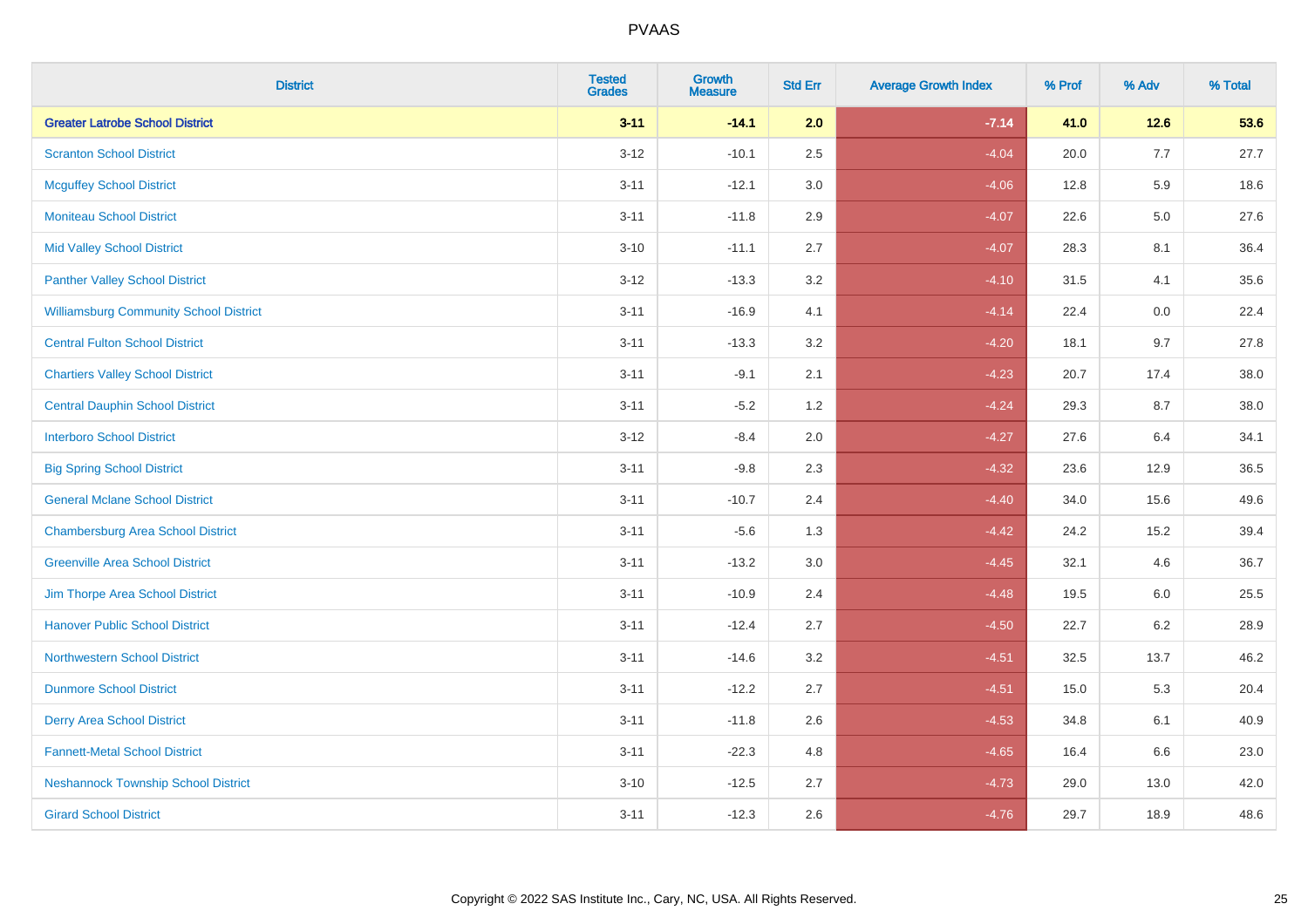| <b>District</b>                                    | <b>Tested</b><br><b>Grades</b> | <b>Growth</b><br><b>Measure</b> | <b>Std Err</b> | <b>Average Growth Index</b> | % Prof | % Adv   | % Total |
|----------------------------------------------------|--------------------------------|---------------------------------|----------------|-----------------------------|--------|---------|---------|
| <b>Greater Latrobe School District</b>             | $3 - 11$                       | $-14.1$                         | 2.0            | $-7.14$                     | 41.0   | 12.6    | 53.6    |
| Lehigh Valley Charter High School For The Arts     | $9 - 10$                       | $-11.8$                         | 2.5            | $-4.76$                     | 28.9   | $5.7\,$ | 34.6    |
| <b>West Mifflin Area School District</b>           | $3 - 12$                       | $-11.9$                         | 2.5            | $-4.77$                     | 15.9   | 4.0     | 19.9    |
| <b>Chartiers-Houston School District</b>           | $3 - 10$                       | $-16.5$                         | 3.5            | $-4.79$                     | 26.3   | 6.6     | 32.9    |
| <b>Executive Education Academy Charter School</b>  | $3 - 10$                       | $-14.6$                         | 3.0            | $-4.81$                     | 8.5    | 1.2     | 9.8     |
| <b>Trinity Area School District</b>                | $3 - 11$                       | $-8.7$                          | 1.8            | $-4.87$                     | 20.9   | 9.8     | 30.8    |
| Meyersdale Area School District                    | $3 - 11$                       | $-16.1$                         | 3.3            | $-4.94$                     | 20.3   | 5.8     | 26.1    |
| <b>East Lycoming School District</b>               | $3 - 11$                       | $-10.9$                         | 2.1            | $-5.08$                     | 22.5   | 8.2     | 30.8    |
| <b>Wilkes-Barre Area School District</b>           | $3 - 11$                       | $-12.4$                         | 2.4            | $-5.18$                     | 14.2   | 3.7     | 17.9    |
| <b>Bristol Township School District</b>            | $3 - 11$                       | $-7.4$                          | 1.4            | $-5.32$                     | 13.8   | 4.6     | 18.4    |
| Philadelphia Academy Charter School                | $3 - 11$                       | $-14.7$                         | 2.7            | $-5.42$                     | 21.6   | 3.9     | 25.5    |
| <b>Washington School District</b>                  | $3 - 11$                       | $-15.9$                         | 2.9            | $-5.44$                     | 12.9   | 1.7     | 14.7    |
| <b>Lincoln Park Performing Arts Charter School</b> | $7 - 11$                       | $-14.9$                         | 2.7            | $-5.45$                     | 39.3   | 8.9     | 48.2    |
| <b>Frazier School District</b>                     | $3 - 11$                       | $-18.9$                         | 3.4            | $-5.49$                     | 18.3   | 1.4     | 19.7    |
| <b>Aliquippa School District</b>                   | $3 - 11$                       | $-20.0$                         | 3.6            | $-5.54$                     | 1.7    | 0.0     | 1.7     |
| <b>Central Cambria School District</b>             | $3 - 11$                       | $-12.7$                         | 2.3            | $-5.61$                     | 19.4   | 7.4     | 26.9    |
| <b>Coatesville Area School District</b>            | $3 - 11$                       | $-9.5$                          | 1.6            | $-5.81$                     | 12.8   | 3.3     | 16.2    |
| <b>New Castle Area School District</b>             | $3 - 12$                       | $-13.6$                         | 2.3            | $-5.99$                     | 17.6   | 2.0     | 19.5    |
| <b>Kennett Consolidated School District</b>        | $3 - 11$                       | $-10.4$                         | 1.7            | $-6.27$                     | 28.7   | 14.0    | 42.7    |
| <b>Big Beaver Falls Area School District</b>       | $3 - 11$                       | $-17.9$                         | 2.8            | $-6.27$                     | 9.4    | 2.8     | 12.2    |
| <b>Hempfield Area School District</b>              | $3 - 12$                       | $-10.2$                         | 1.6            | $-6.37$                     | 28.1   | 19.2    | 47.3    |
| <b>York Co School Of Technology</b>                | $9 - 12$                       | $-10.9$                         | 1.6            | $-6.79$                     | 22.6   | 4.0     | 26.6    |
| <b>Greater Latrobe School District</b>             | $3 - 11$                       | $-141$                          | 2.0            | $-7.14$                     | 41.0   | 12.6    | 53.6    |